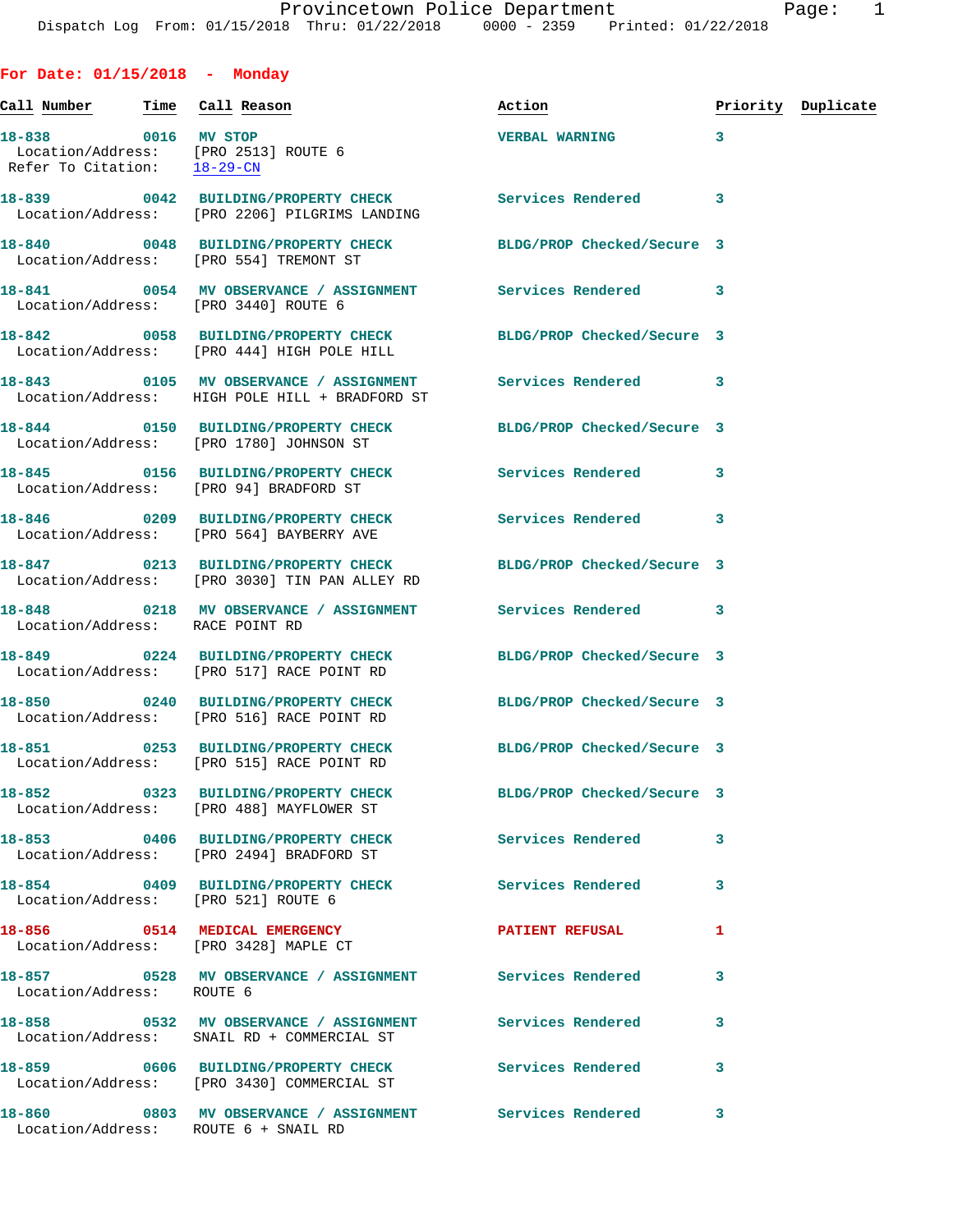**18-861 0805 MV STOP Citation / Warning Issue 3**  Location/Address: [PRO 2521] ROUTE 6 Refer To Citation: R8381490 **18-862 0836 BUILDING/PROPERTY CHECK Services Rendered 3**  Location/Address: [PRO 564] BAYBERRY AVE **18-863 0848 MV OBSERVANCE / ASSIGNMENT Services Rendered 3**  Location/Address: ROUTE 6 + SNAIL RD **18-864 0928 BUILDING/PROPERTY CHECK Services Rendered 3**  Location/Address: [PRO 2490] PROVINCELANDS RD **18-865 0958 HAZARDS GONE ON ARRIVAL 2**  Location/Address: [PRO 3166] SHANK PAINTER RD **18-866 1018 BUILDING/PROPERTY CHECK Services Rendered 3**  Location/Address: [PRO 2977] COMMERCIAL ST **18-867 1048 BUILDING/PROPERTY CHECK Services Rendered 3**  Location/Address: [PRO 3259] MACMILLAN WHARF **18-868 1058 MV OBSERVANCE / ASSIGNMENT Services Rendered 3**  Location/Address: [PRO 3440] ROUTE 6 **18-874 1607 MV VANDALISM Services Rendered 2**  Location/Address: [PRO 677] ALLERTON ST **18-872 1610 BUILDING/PROPERTY CHECK Services Rendered 3**  Location/Address: [PRO 2500] COMMERCIAL ST **18-873 1612 BUILDING/PROPERTY CHECK Services Rendered 3**  Location/Address: [PRO 530] SHANK PAINTER RD **18-875 1704 BUILDING/PROPERTY CHECK BLDG/PROP Checked/Secure 3**  Location/Address: [PRO 444] HIGH POLE HILL **18-876 1709 MV OBSERVANCE / ASSIGNMENT Services Rendered 3**  Location/Address: [PRO 3440] ROUTE 6 **18-877 1714 MV OBSERVANCE / ASSIGNMENT Services Rendered 3**  Location/Address: BRADFORD ST + STANDISH ST **18-878 1749 MV OBSERVANCE / ASSIGNMENT Services Rendered 3**  Location/Address: BRADFORD ST + STANDISH ST **18-880 1820 ANIMAL CALL Services Rendered 2**  Location/Address: [PRO 442] HARRY KEMP WAY **18-879 1824 MV OBSERVANCE / ASSIGNMENT Services Rendered 3**  Location/Address: ROUTE 6 + SNAIL RD **18-881 1833 ANIMAL CALL Transferred Custody 2**  Location/Address: FRANKLIN ST + COMMERCIAL ST **18-882 1844 MV STOP Vehicle Towed 3**  Location/Address: [PRO 2479] ROUTE 6 Refer To Citation: R7274479 **18-884** 1905 MEDICAL EMERGENCY Services Rendered 1 Location/Address: [PRO 4025] BRADFORD ST **18-885 1945 MV OBSERVANCE / ASSIGNMENT Services Rendered 3**  Location/Address: BRADFORD ST + STANDISH ST 18-886 2034 BAR CHECK **18-89 Services Rendered**  Location/Address: [PRO 399] COMMERCIAL ST **18-887 2047 MV OBSERVANCE / ASSIGNMENT No Action Required 3**  Location/Address: RYDER ST + BRADFORD ST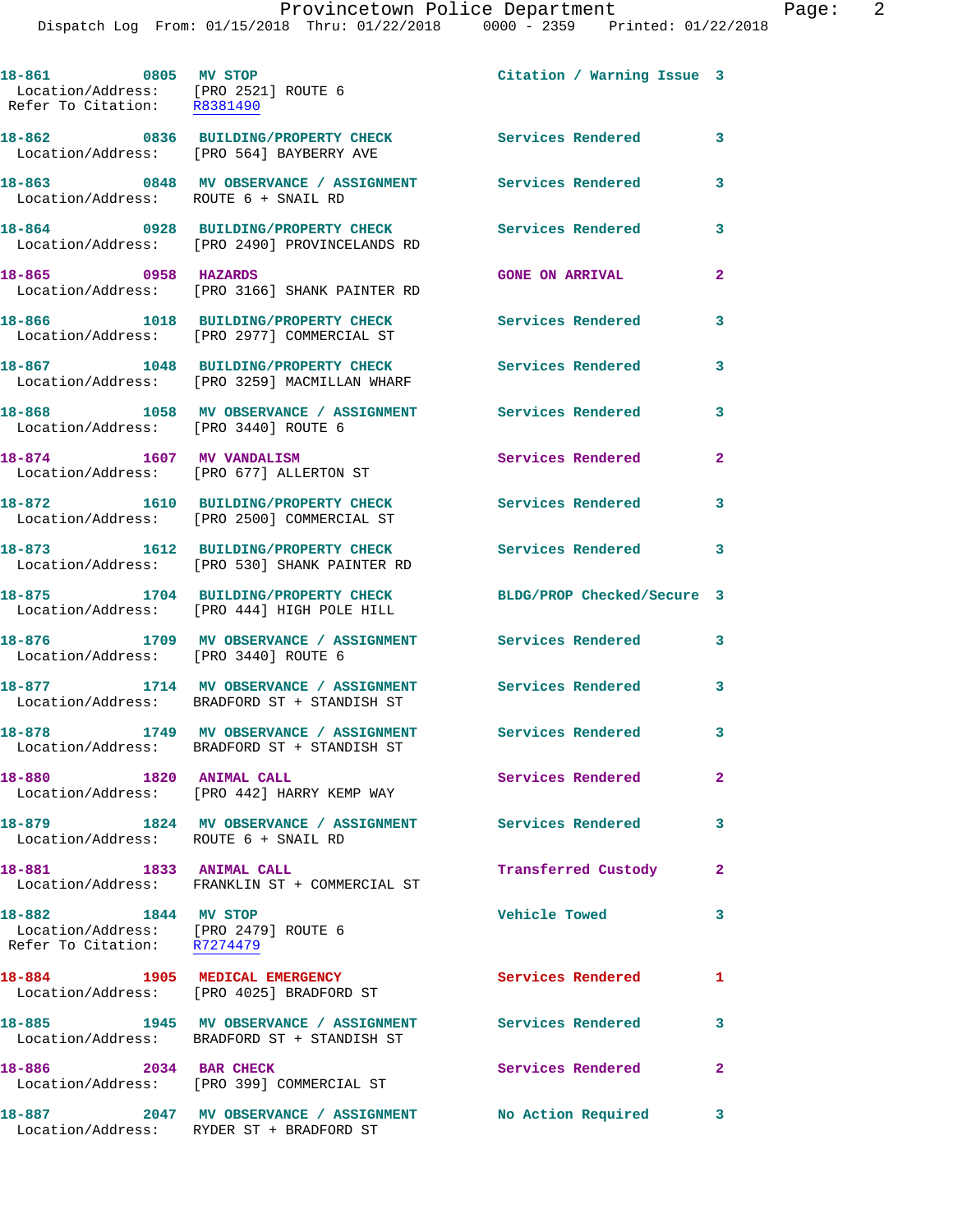|                                                                        | Provincetown Police Department                                                                              |                            |   |
|------------------------------------------------------------------------|-------------------------------------------------------------------------------------------------------------|----------------------------|---|
|                                                                        | Dispatch Log From: 01/15/2018 Thru: 01/22/2018 0000 - 2359 Printed: 01/22/2018                              |                            |   |
| Location/Address: HENSCHE LN                                           | 18-888 2122 BUILDING/PROPERTY CHECK BLDG/PROP Checked/Secure 3                                              |                            |   |
|                                                                        | 18-889 2138 BUILDING/PROPERTY CHECK<br>Location/Address: [PRO 519] RACE POINT RD                            | BLDG/PROP Checked/Secure 3 |   |
|                                                                        | 18-890 2236 BUILDING/PROPERTY CHECK Services Rendered<br>Location/Address: [PRO 1778] SHANK PAINTER RD      |                            | 3 |
| 18-891 2319 MEDICAL EMERGENCY<br>Location/Address: [PRO 3222] ALDEN ST |                                                                                                             | <b>Services Rendered</b>   | 1 |
| For Date: $01/16/2018$ - Tuesday                                       |                                                                                                             |                            |   |
| Location/Address: ROUTE 6                                              | 18-892 0018 MV OBSERVANCE / ASSIGNMENT Services Rendered                                                    |                            | 3 |
|                                                                        | 18-893 6045 MV OBSERVANCE / ASSIGNMENT Services Rendered<br>Location/Address: BRADFORD ST + STANDISH ST     |                            | 3 |
|                                                                        | 18-895 0048 BUILDING/PROPERTY CHECK<br>Location/Address: [PRO 2137] COMMERCIAL ST                           | BLDG/PROP Checked/Secure 3 |   |
| Location/Address: [PRO 521] ROUTE 6                                    | 18-894 0053 BUILDING/PROPERTY CHECK                                                                         | Services Rendered          | 3 |
|                                                                        | 18-896 0123 BUILDING/PROPERTY CHECK<br>Location/Address: [PRO 3259] MACMILLAN WHARF                         | <b>Services Rendered</b>   | 3 |
|                                                                        | 18-897 0140 MV OBSERVANCE / ASSIGNMENT Services Rendered<br>Location/Address: RYDER ST + BRADFORD ST        |                            | 3 |
| Location/Address: [PRO 3440] ROUTE 6                                   | 18-898 60156 MV OBSERVANCE / ASSIGNMENT Services Rendered                                                   |                            | 3 |
|                                                                        | 18-899 0208 BUILDING/PROPERTY CHECK<br>Location/Address: [PRO 3030] TIN PAN ALLEY RD                        | <b>Services Rendered</b>   | 3 |
|                                                                        | 18-900 0213 BUILDING/PROPERTY CHECK<br>Location/Address: [PRO 517] RACE POINT RD                            | <b>Services Rendered</b>   | 3 |
| 18-901<br>Location/Address: [PRO 413] CONWELL ST                       | 0215 BUILDING/PROPERTY CHECK Services Rendered                                                              |                            | 3 |
|                                                                        | 18-902 0218 BUILDING/PROPERTY CHECK<br>Location/Address: [PRO 2500] COMMERCIAL ST                           | <b>Services Rendered</b>   | 3 |
|                                                                        | 18-903 0225 BUILDING/PROPERTY CHECK<br>Location/Address: [PRO 515] RACE POINT RD                            | BLDG/PROP Checked/Secure 3 |   |
|                                                                        | 18-905 0231 BUILDING/PROPERTY CHECK<br>Location/Address: [PRO 3670] SHANK PAINTER RD                        | <b>Services Rendered</b>   | 3 |
|                                                                        | 18-904 0233 BUILDING/PROPERTY CHECK BLDG/PROP Checked/Secure 3<br>Location/Address: [PRO 516] RACE POINT RD |                            |   |
| Location/Address: [PRO 3287] ROUTE 6                                   | 18-906 0355 BUILDING/PROPERTY CHECK                                                                         | Services Rendered          | 3 |
|                                                                        | 18-907 0524 BUILDING/PROPERTY CHECK<br>Location/Address: [PRO 3430] COMMERCIAL ST                           | <b>Services Rendered</b>   | 3 |
| Location/Address: CONWELL ST                                           | 18-908 6556 MV OBSERVANCE / ASSIGNMENT Services Rendered                                                    |                            | 3 |
|                                                                        | 18-909 0610 MV OBSERVANCE / ASSIGNMENT Services Rendered<br>Location/Address: [PRO 3670] SHANK PAINTER RD   |                            | 3 |

**18-910 0752 BUILDING/PROPERTY CHECK BLDG/PROP Checked/Secure 3**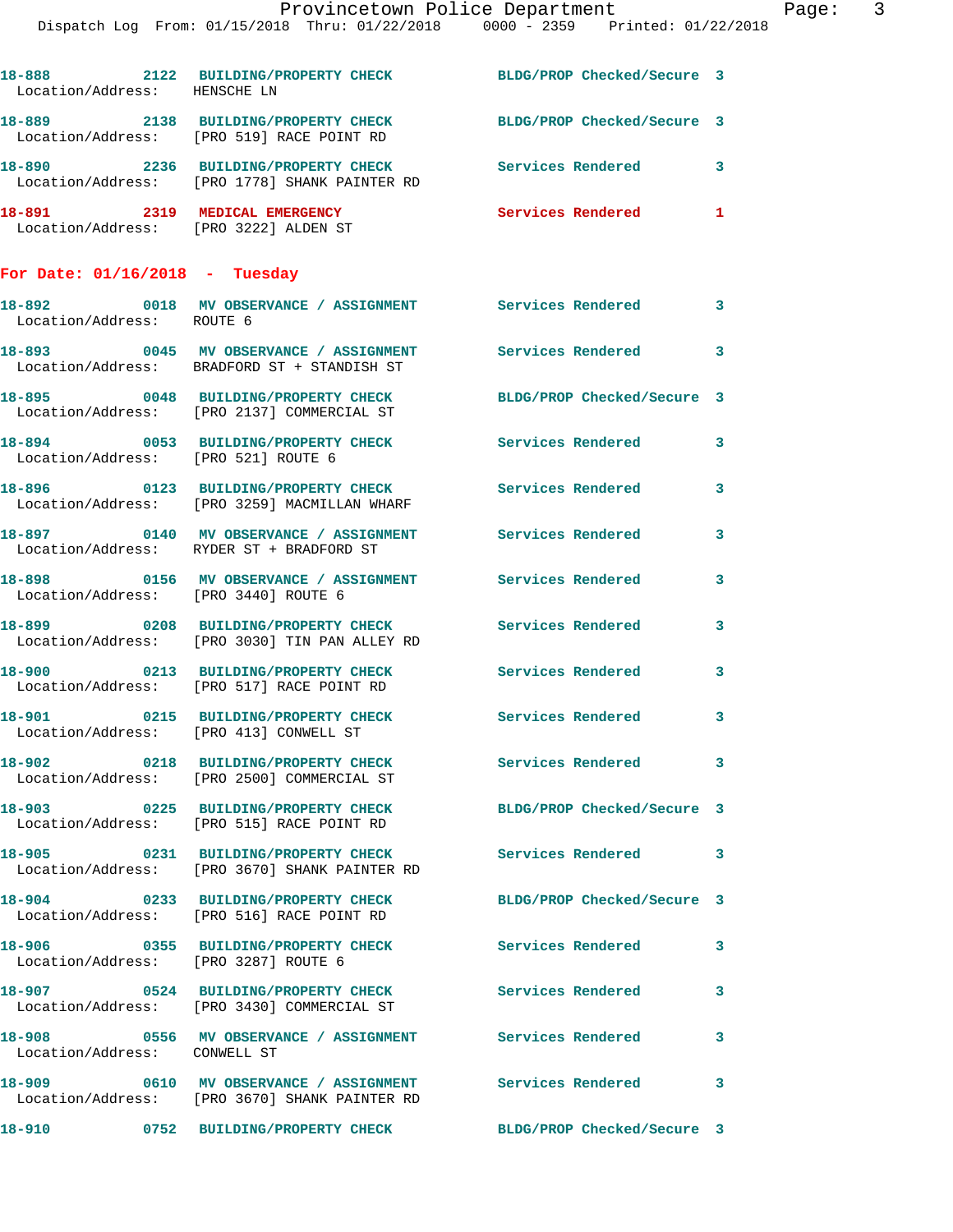|                                                    | Provincetown Police Department<br>Dispatch Log From: 01/15/2018 Thru: 01/22/2018 0000 - 2359 Printed: 01/22/2018 |                           | Page: 4                 |
|----------------------------------------------------|------------------------------------------------------------------------------------------------------------------|---------------------------|-------------------------|
|                                                    | Location/Address: [PRO 444] HIGH POLE HILL                                                                       |                           |                         |
|                                                    | 18-911 0814 SERVICE CALL - POLICE Services Rendered 3<br>Location/Address: [PRO 569] WINSLOW ST                  |                           |                         |
| Location/Address: [PRO 3287] ROUTE 6               | 18-912 0840 BUILDING/PROPERTY CHECK BLDG/PROP Checked/Secure 3                                                   |                           |                         |
|                                                    | 18-913 0842 MV OBSERVANCE / ASSIGNMENT Services Rendered 3<br>Location/Address: [PRO 3440] ROUTE 6               |                           |                         |
| Location/Address: [PRO 656] COOK ST                | 18-914 0846 ALARM - GENERAL                                                                                      | False Alarm               | $\mathbf{1}$            |
|                                                    |                                                                                                                  | Services Rendered 2       |                         |
|                                                    | 18-917 0944 BUILDING/PROPERTY CHECK BLDG/PROP Checked/Secure 3<br>Location/Address: [PRO 3317] CEMETERY RD       |                           |                         |
|                                                    | 18-918 0945 BUILDING/PROPERTY CHECK BLDG/PROP Checked/Secure 3<br>Location/Address: [PRO 3318] CEMETERY RD       |                           |                         |
|                                                    | 18-919 0946 BUILDING/PROPERTY CHECK BLDG/PROP Checked/Secure 3<br>Location/Address: [PRO 2206] PILGRIMS LANDING  |                           |                         |
|                                                    | 18-916 0948 MV OBSERVANCE / ASSIGNMENT Services Rendered 3<br>Location/Address: [PRO 525] COMMERCIAL ST          |                           |                         |
|                                                    | 18-920 0951 SERVICE CALL - POLICE Services Rendered<br>Location/Address: [PRO 3296] SHANK PAINTER RD             |                           | $\mathbf{3}$            |
|                                                    | 18-923 1150 COMPLAINT - GENERAL SPOKEN TO<br>Location/Address: [PRO 2977] COMMERCIAL ST                          |                           | $\mathbf{3}$            |
|                                                    | 18-921 1155 LOST PROPERTY<br>Location/Address: [PRO 3259] MACMILLAN WHARF                                        | Services Rendered 3       |                         |
|                                                    | 18-922 1207 SERVICE CALL - POLICE Services Rendered<br>Location/Address: [PRO 3004] BRADFORD ST                  |                           | $\overline{\mathbf{3}}$ |
|                                                    | 18-926 1331 PARK, WALK & TALK<br>Location/Address: [PRO 537] SHANK PAINTER RD                                    | Services Rendered         | $\mathbf{2}$            |
|                                                    | 18-927 1457 SERVICE CALL - SCHOOL<br>Location/Address: [PRO 569] WINSLOW ST                                      | Services Rendered         | $\mathbf{3}$            |
|                                                    | 18-928 1616 TRAFFIC CONTROL<br>Location/Address: [PRO 3166] SHANK PAINTER RD                                     | Services Rendered         | $\mathbf{3}$            |
| 18-929 1619 HAZARDS                                | Location/Address: [PRO 196] COMMERCIAL ST                                                                        | Services Rendered         | $\overline{2}$          |
|                                                    | 18-930 1649 MEDICAL EMERGENCY<br>Location/Address: [PRO 3670] SHANK PAINTER RD                                   | Transported to Hospital 1 |                         |
| Location/Address: SHANK PAINTER RD                 | 18-931 1703 MV OBSERVANCE / ASSIGNMENT Services Rendered 3                                                       |                           |                         |
| 18-932 1802 MV STOP<br>Refer To Citation: 18-30-CN | Location/Address: SHANK PAINTER RD + ROUTE 6                                                                     | <b>VERBAL WARNING</b>     | 3                       |
|                                                    | 18-933 1825 MV OBSERVANCE / ASSIGNMENT Services Rendered<br>Location/Address: BRADFORD ST + STANDISH ST          |                           | 3                       |
|                                                    | 18-934 1911 BUILDING/PROPERTY CHECK Services Rendered<br>Location/Address: [PRO 517] RACE POINT RD               |                           | $\mathbf{3}$            |
|                                                    | 18-935 1917 BUILDING/PROPERTY CHECK<br>Location/Address: [PRO 515] RACE POINT RD                                 | Services Rendered         | 3                       |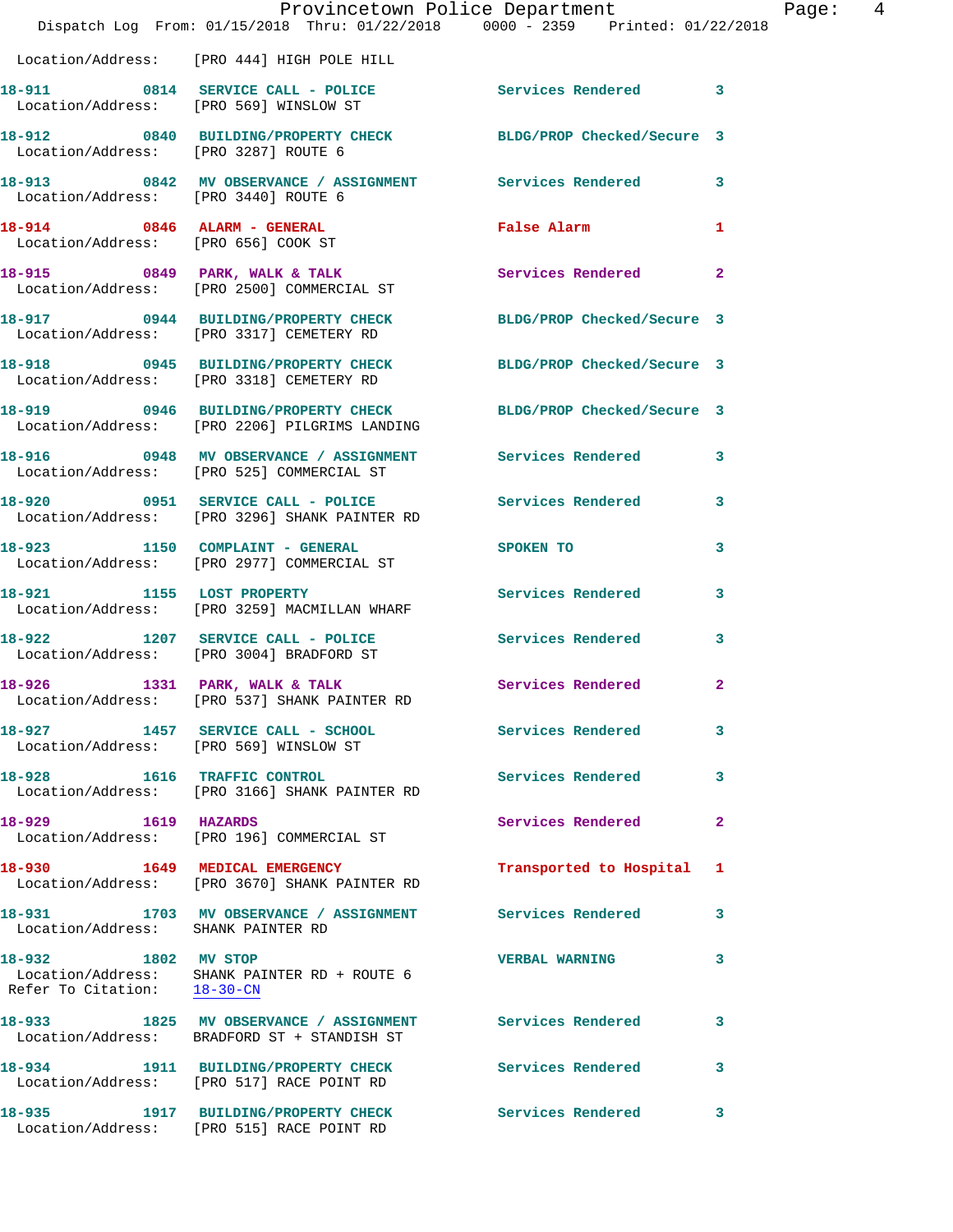|                                                  | 18-936 1936 BUILDING/PROPERTY CHECK<br>Location/Address: [PRO 516] RACE POINT RD    | Services Rendered 3        |              |
|--------------------------------------------------|-------------------------------------------------------------------------------------|----------------------------|--------------|
|                                                  | 18-937 2001 BUILDING/PROPERTY CHECK<br>Location/Address: [PRO 1496] ALLERTON ST     | Services Rendered          | 3            |
|                                                  | 18-938 2007 BUILDING/PROPERTY CHECK<br>Location/Address: [PRO 3259] MACMILLAN WHARF | <b>Services Rendered</b>   | 3            |
|                                                  | 18-939 2052 BUILDING/PROPERTY CHECK<br>Location/Address: [PRO 530] SHANK PAINTER RD | BLDG/PROP Checked/Secure 3 |              |
|                                                  | 18-940 2057 MV OBSERVANCE / ASSIGNMENT<br>Location/Address: [PRO 2577] BRADFORD ST  | <b>Services Rendered</b>   | 3            |
| 18-941<br>Location/Address: [PRO 521] ROUTE 6    | 2108 BUILDING/PROPERTY CHECK                                                        | Services Rendered          | 3            |
| Location/Address: ROUTE 6 + SNAIL RD             | 18-942 2129 MV OBSERVANCE / ASSIGNMENT Services Rendered                            |                            | 3            |
| 18-943                                           | 2135 BUILDING/PROPERTY CHECK<br>Location/Address: [PRO 1952] COMMERCIAL ST          | BLDG/PROP Checked/Secure 3 |              |
|                                                  | 18-944 2213 BUILDING/PROPERTY CHECK<br>Location/Address: [PRO 519] RACE POINT RD    | BLDG/PROP Checked/Secure 3 |              |
| For Date: $01/17/2018$ - Wednesday               |                                                                                     |                            |              |
| Location/Address: ROUTE 6                        | 18-945 0007 MV OBSERVANCE / ASSIGNMENT Services Rendered 3                          |                            |              |
|                                                  | 18-946 0050 BUILDING/PROPERTY CHECK<br>Location/Address: [PRO 379] COMMERCIAL ST    | BLDG/PROP Checked/Secure 3 |              |
|                                                  | 18-947 0101 BUILDING/PROPERTY CHECK<br>Location/Address: [PRO 1952] COMMERCIAL ST   | BLDG/PROP Checked/Secure 3 |              |
| 18-948                                           | 0108 BUILDING/PROPERTY CHECK<br>Location/Address: [PRO 3259] MACMILLAN WHARF        | Services Rendered 3        |              |
|                                                  | 18-949 0119 BUILDING/PROPERTY CHECK<br>Location/Address: [PRO 182] COMMERCIAL ST    | BLDG/PROP Checked/Secure 3 |              |
|                                                  | 18-950 0125 BUILDING/PROPERTY CHECK<br>Location/Address: [PRO 175] COMMERCIAL ST    | BLDG/PROP Checked/Secure 3 |              |
|                                                  | 18-952 0150 BUILDING/PROPERTY CHECK<br>Location/Address: [PRO 3430] COMMERCIAL ST   | BLDG/PROP Checked/Secure 3 |              |
| 18-951<br>Location/Address: [PRO 3921] ROUTE 6   | 0154 BUILDING/PROPERTY CHECK                                                        | BLDG/PROP Checked/Secure 3 |              |
|                                                  | 18-953 0235 BUILDING/PROPERTY CHECK<br>Location/Address: [PRO 3151] COMMERCIAL ST   | BLDG/PROP Checked/Secure 3 |              |
| 18-954<br>Location/Address: [PRO 413] CONWELL ST | 0247 BUILDING/PROPERTY CHECK                                                        | BLDG/PROP Checked/Secure 3 |              |
| 18-955 0310 ROADWAY-SNOW                         | Location/Address: [PRO 542] SHANK PAINTER RD                                        | Referred to Other Agency 2 |              |
|                                                  | 18-956 0355 BUILDING/PROPERTY CHECK<br>Location/Address: [PRO 526] RYDER ST EXT     | Services Rendered          | 3            |
|                                                  | 18-957 0536 BUILDING/PROPERTY CHECK<br>Location/Address: [PRO 2483] COMMERCIAL ST   | <b>Services Rendered</b>   | 3            |
| 18-958                                           | 0552 PARK, WALK & TALK                                                              | Services Rendered          | $\mathbf{2}$ |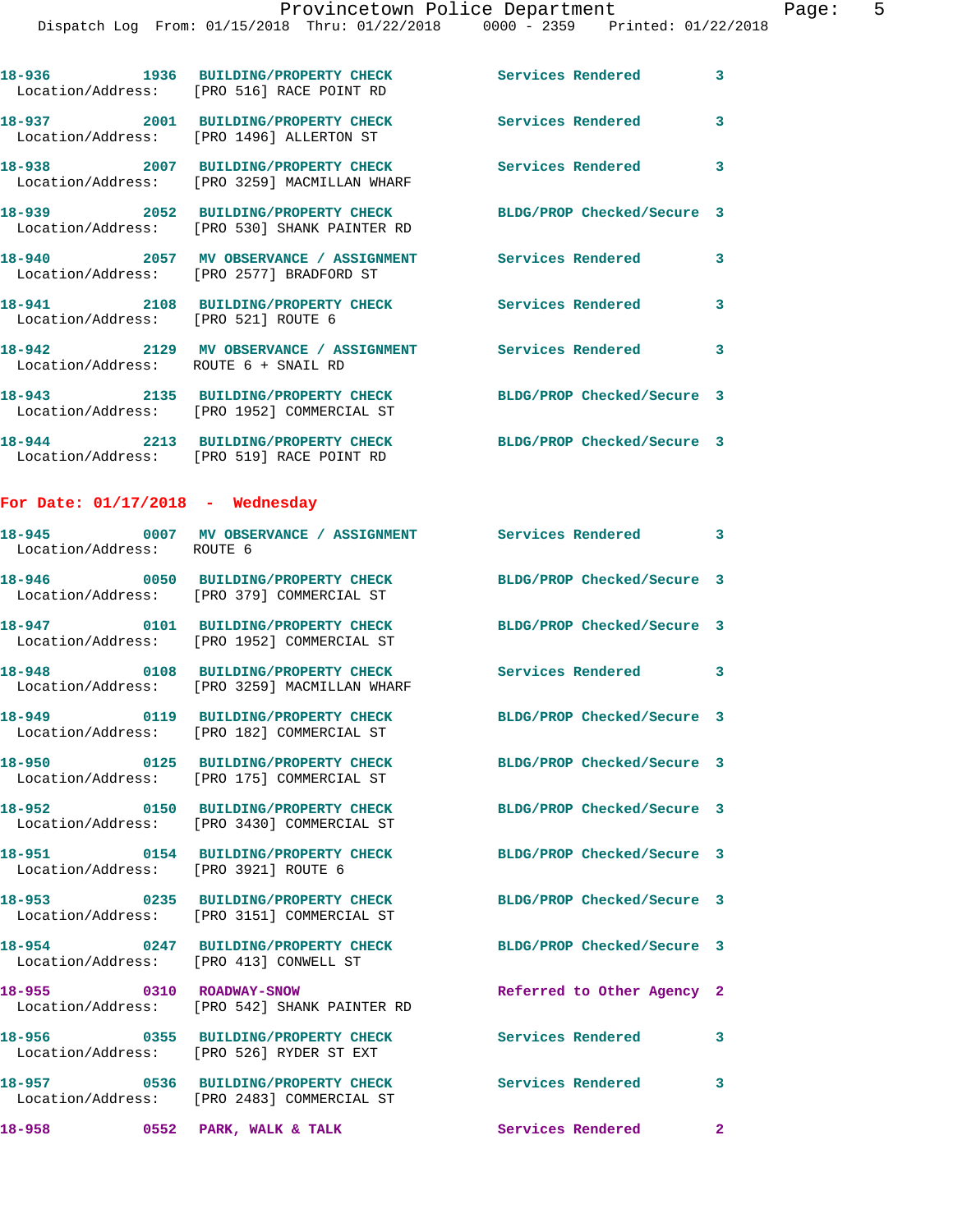|                                                              | Dispatch Log From: 01/15/2018 Thru: 01/22/2018 0000 - 2359 Printed: 01/22/2018                                  | Provincetown Police Department | Page: 6        |  |
|--------------------------------------------------------------|-----------------------------------------------------------------------------------------------------------------|--------------------------------|----------------|--|
|                                                              | Location/Address: [PRO 516] RACE POINT RD                                                                       |                                |                |  |
|                                                              | 18-959 0727 BUILDING/PROPERTY CHECK BLDG/PROP Checked/Secure 3<br>Location/Address: [PRO 2500] COMMERCIAL ST    |                                |                |  |
|                                                              | 18-960 0743 FOLLOW UP<br>Location/Address: [PRO 542] SHANK PAINTER RD                                           | SPOKEN TO                      | $\mathbf{2}$   |  |
|                                                              | 18-961 0748 PROPERTY DAMAGE<br>Location/Address: [PRO 1636] BROWNE ST                                           | Services Rendered 3            |                |  |
| Location/Address: [PRO 3287] ROUTE 6                         | 18-963 0812 BUILDING/PROPERTY CHECK BLDG/PROP Checked/Secure 3                                                  |                                |                |  |
|                                                              | 18-965 0826 BUILDING/PROPERTY CHECK BLDG/PROP Checked/Secure 3<br>Location/Address: [PRO 444] HIGH POLE HILL    |                                |                |  |
|                                                              | 18-967 0854 SERVICE CALL - POLICE Services Rendered 3<br>Location/Address: [ORL] ROCK HARBOR RD                 |                                |                |  |
| 18-968 0932 FOLLOW UP                                        | Location/Address: [PRO 542] SHANK PAINTER RD                                                                    | Services Rendered 2            | $\mathbf{1}$   |  |
|                                                              | 18-969 1007 LARCENY / FORGERY / FRAUD Services Rendered 2<br>Location/Address: [PRO 3296] SHANK PAINTER RD      |                                |                |  |
| 18-970 1045 ALARM - GENERAL<br>Location/Address: BRADFORD ST |                                                                                                                 | Unfounded                      | 1              |  |
| Location/Address: COMMERCIAL ST                              | 18-971 1058 PARK, WALK & TALK                                                                                   | Services Rendered              | $\overline{2}$ |  |
|                                                              | 18-972 1106 ALARM - GENERAL<br>Location/Address: [PRO 3296] SHANK PAINTER RD                                    | <b>False Alarm</b>             | 1              |  |
|                                                              | 18-973 1143 BUILDING/PROPERTY CHECK BLDG/PROP Checked/Secure 3<br>Location/Address: [PRO 3430] COMMERCIAL ST    |                                |                |  |
|                                                              | 18-974 1206 PET PANTRY<br>Location/Address: [PRO 3296] SHANK PAINTER RD                                         | Services Rendered 2            |                |  |
| 18-975                                                       | 1318 ASSIST CITIZEN Services Rendered 3<br>Location/Address: [PRO 542] SHANK PAINTER RD                         |                                |                |  |
|                                                              | 18-976 1344 BUILDING/PROPERTY CHECK BLDG/PROP Checked/Secure 3<br>Location/Address: [PRO 2206] PILGRIMS LANDING |                                |                |  |
| 18-977 1404 HAZARDS                                          | Location/Address: [PRO 214] COMMERCIAL ST                                                                       | Services Rendered 2            |                |  |
|                                                              | 18-978 1503 SERVICE CALL - SCHOOL Services Rendered 3<br>Location/Address: [PRO 569] WINSLOW ST                 |                                |                |  |
| Location/Address: [PRO 3440] ROUTE 6                         | 18-979 1529 MV OBSERVANCE / ASSIGNMENT Services Rendered 3                                                      |                                |                |  |
| Location/Address: STABLE PATH                                | 18-980 1658 COMPLAINT - GENERAL Could Not Locate                                                                |                                | 3              |  |
| Location/Address: SHANK PAINTER RD                           | 18-981 1718 MV OBSERVANCE / ASSIGNMENT Services Rendered 3                                                      |                                |                |  |
|                                                              | 18-982 1720 PARK, WALK & TALK<br>Location/Address: [PRO 105] COMMERCIAL ST                                      | Services Rendered              | $\mathbf{2}$   |  |
|                                                              | 18-983 1827 BUILDING/PROPERTY CHECK Services Rendered 3<br>Location/Address: [PRO 530] SHANK PAINTER RD         |                                |                |  |
| Location/Address: [PRO 3440] ROUTE 6                         | 18-984 1941 MV OBSERVANCE / ASSIGNMENT Services Rendered 3                                                      |                                |                |  |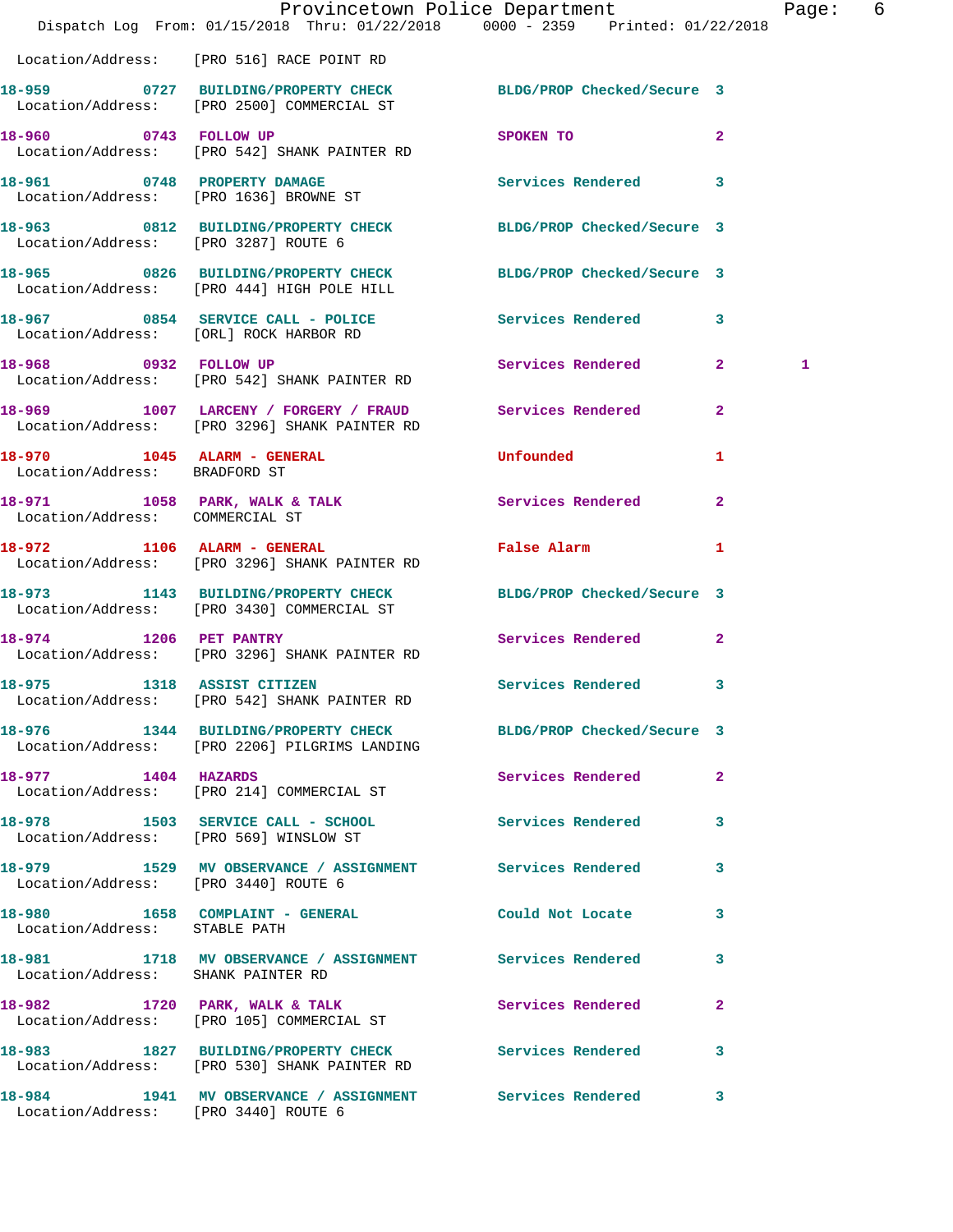|            |      | Provincetown Police Department                     |                                     |  | Page: | 7 |
|------------|------|----------------------------------------------------|-------------------------------------|--|-------|---|
|            |      | Dispatch Log From: $01/15/2018$ Thru: $01/22/2018$ | $0000 - 2359$ Printed: $01/22/2018$ |  |       |   |
| $18 - 985$ | 2010 | MV ORSEPVANCE / ASSICNMENT                         | Services Pendered                   |  |       |   |

| Location/Address: BRADFORD ST                                                                          |                                                                                      |                            | 3                          |
|--------------------------------------------------------------------------------------------------------|--------------------------------------------------------------------------------------|----------------------------|----------------------------|
| 18-986 2046 MV STOP<br>Refer To Citation: 18-31-CN                                                     | Location/Address: [PRO 413] CONWELL ST                                               | <b>VERBAL WARNING</b>      | 3                          |
| 18-987 2109 MV STOP<br>Location/Address: [PRO 2479] ROUTE 6<br>Refer To Citation: $\frac{18-32-CN}{2}$ |                                                                                      | <b>VERBAL WARNING</b>      | $\overline{\phantom{a}}$ 3 |
|                                                                                                        | 18-989 2208 BUILDING/PROPERTY CHECK<br>Location/Address: [PRO 3256] COMMERCIAL ST    | BLDG/PROP Checked/Secure 3 |                            |
|                                                                                                        | 18-990 2209 BUILDING/PROPERTY CHECK<br>Location/Address: [PRO 175] COMMERCIAL ST     | BLDG/PROP Checked/Secure 3 |                            |
|                                                                                                        | 18-991 2209 BUILDING/PROPERTY CHECK<br>Location/Address: [PRO 182] COMMERCIAL ST     | BLDG/PROP Checked/Secure 3 |                            |
|                                                                                                        | 18-992 2226 BUILDING/PROPERTY CHECK<br>Location/Address: [PRO 677] ALLERTON ST       | <b>Services Rendered</b>   | $\overline{\phantom{a}}$ 3 |
|                                                                                                        | 18-993 2226 BUILDING/PROPERTY CHECK<br>Location/Address: [PRO 1778] SHANK PAINTER RD | BLDG/PROP Checked/Secure 3 |                            |
| 18-994 2317 ALARM - GENERAL                                                                            | Location/Address: [PRO 440] HARRY KEMP WAY                                           | <b>False Alarm</b>         | $\mathbf{1}$               |
| 18-995 2331 MV STOP                                                                                    | Location/Address: [PRO 3430] COMMERCIAL ST                                           | No Action Required 3       |                            |
|                                                                                                        | 18-996 2334 BUILDING/PROPERTY CHECK<br>Location/Address: [PRO 3430] COMMERCIAL ST    | BLDG/PROP Checked/Secure 3 |                            |
| Location/Address: ROUTE 6 + SNAIL RD                                                                   | 18-997 2335 MV OBSERVANCE / ASSIGNMENT                                               | No Action Required 3       |                            |
| 18-998 2349 HAZARDS                                                                                    | Location/Address: [PRO 1552] COMMERCIAL ST                                           | Referred to Other Agency 2 |                            |
| 18-999 2352 MV STOP                                                                                    |                                                                                      | Citation / Warning Issue 3 |                            |

 Location/Address: ROUTE 6 + RACE POINT RD Refer To Citation: R7274453

**For Date: 01/18/2018 - Thursday**

|                                             | 18-1000 0016 BUILDING/PROPERTY CHECK Services Rendered<br>Location/Address: [PRO 526] RYDER ST EXT                   |                            | 3 |
|---------------------------------------------|----------------------------------------------------------------------------------------------------------------------|----------------------------|---|
|                                             | Location/Address: BRADFORD ST + RYDER ST                                                                             |                            | 3 |
|                                             | 18-1002  0054 BUILDING/PROPERTY CHECK<br>Location/Address: [PRO 175] COMMERCIAL ST                                   | BLDG/PROP Checked/Secure 3 |   |
| 18-1003 0057<br>Refer To Citation: 18-33-CN | <b>MV STOP</b><br>Location/Address: SHANK PAINTER RD + BRADFORD ST                                                   | <b>VERBAL WARNING</b>      | 3 |
|                                             | 18-1004 0106 MV OBSERVANCE / ASSIGNMENT Services Rendered<br>Location/Address: SHANK PAINTER RD + JEROME SMITH RD    |                            | 3 |
|                                             | 18-1005   0135 BUILDING/PROPERTY CHECK<br>Location/Address: [PRO 444] HIGH POLE HILL                                 | BLDG/PROP Checked/Secure 3 |   |
|                                             | 18-1006       0219   MV OBSERVANCE / ASSIGNMENT      Services Rendered<br>Location/Address: BRADFORD ST + HOWLAND ST |                            | 3 |
| 18-1007                                     | 0220 BUILDING/PROPERTY CHECK BLDG/PROP Checked/Secure 3                                                              |                            |   |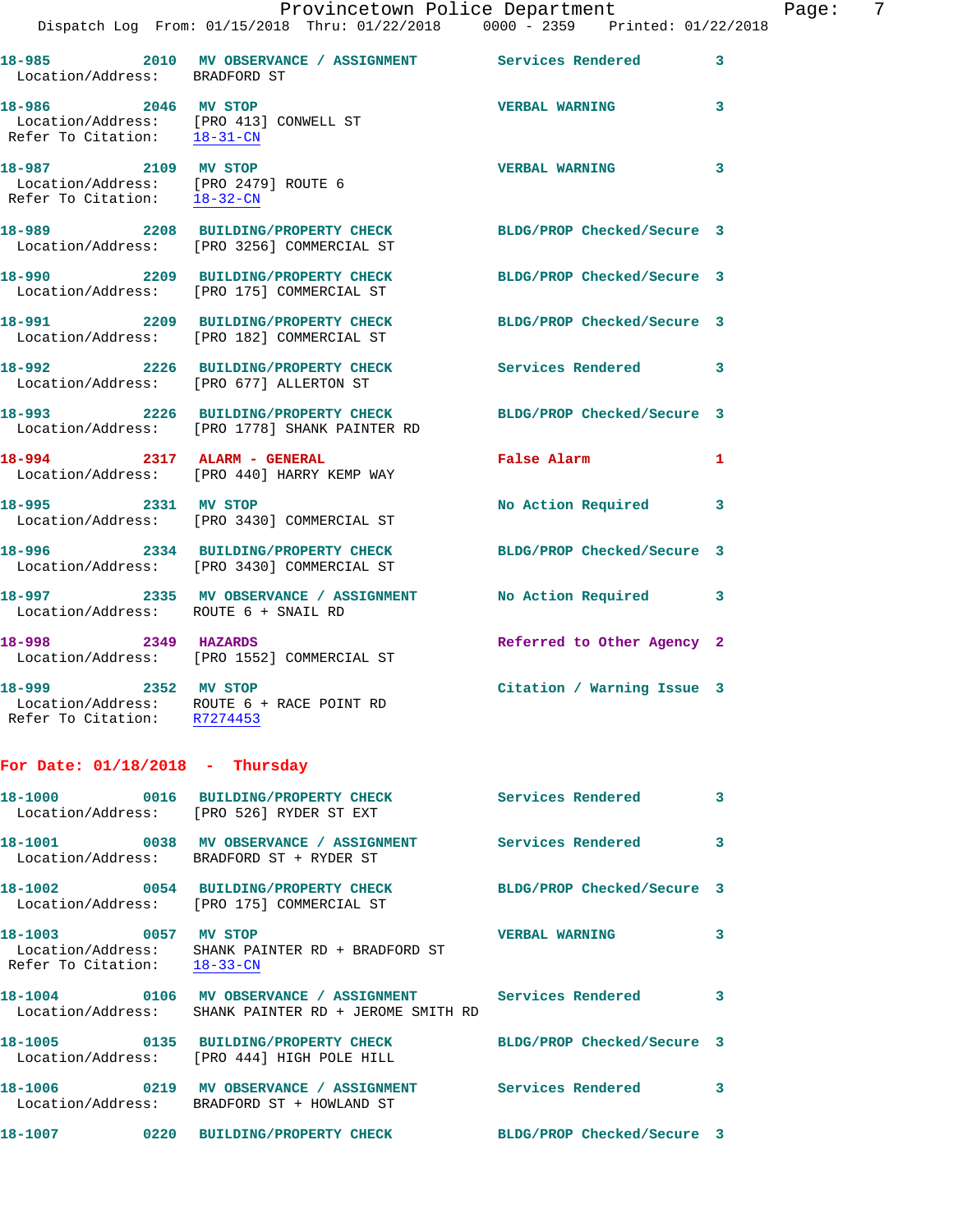|                                      | Dispatch Log From: 01/15/2018 Thru: 01/22/2018 0000 - 2359 Printed: 01/22/2018                                 | Provincetown Police Department | Page: 8      |
|--------------------------------------|----------------------------------------------------------------------------------------------------------------|--------------------------------|--------------|
|                                      | Location/Address: [PRO 3259] MACMILLAN WHARF                                                                   |                                |              |
| Location/Address: [PRO 521] ROUTE 6  | 18-1008 0251 BUILDING/PROPERTY CHECK BLDG/PROP Checked/Secure 3                                                |                                |              |
| Location/Address: TIN PAN ALLEY RD   | 18-1009 0511 BUILDING/PROPERTY CHECK BLDG/PROP Checked/Secure 3                                                |                                |              |
| Location/Address: ROUTE 6            | 18-1010 0534 MV OBSERVANCE / ASSIGNMENT Services Rendered 3                                                    |                                |              |
|                                      | 18-1011 0617 BUILDING/PROPERTY CHECK<br>Location/Address: [PRO 2898] JEROME SMITH RD                           | BLDG/PROP Checked/Secure 3     |              |
|                                      | 18-1012 0621 BUILDING/PROPERTY CHECK BLDG/PROP Checked/Secure 3<br>Location/Address: [PRO 447] JEROME SMITH RD |                                |              |
|                                      | 18-1013 0741 BUILDING/PROPERTY CHECK Services Rendered 3<br>Location/Address: [PRO 2483] COMMERCIAL ST         |                                |              |
|                                      | 18-1014 0757 FOLLOW UP<br>Location/Address: [PRO 3296] SHANK PAINTER RD                                        | SPOKEN TO                      | $\mathbf{2}$ |
|                                      | 18-1015 0804 SERVICE CALL - POLICE Services Rendered 3<br>Location/Address: [PRO 569] WINSLOW ST               |                                |              |
| 18-1016 0804 PET BIN                 | Location/Address: [PRO 3296] SHANK PAINTER RD                                                                  | Services Rendered              | $\mathbf{2}$ |
|                                      | 18-1017 0812 SERVICE CALL - POLICE Services Rendered 3<br>Location: [PRO 3705] ORLEANS DISTRICT COURT          |                                |              |
|                                      | 18-1019 0852 TRAFFIC CONTROL<br>Location/Address: WASHINGTON AVE + COMMERCIAL ST                               | SPOKEN TO                      | 3            |
|                                      | 18-1020 0919 BUILDING/PROPERTY CHECK Services Rendered 3<br>Location/Address: [PRO 2490] PROVINCELANDS RD      |                                |              |
| Location/Address: [PRO 2521] ROUTE 6 | 18-1021 0931 MV OBSERVANCE / ASSIGNMENT Services Rendered 3                                                    |                                |              |
| 18-1023                              | 0938 BUILDING/PROPERTY CHECK BLDG/PROP Checked/Secure 3<br>Location/Address: [PRO 3317] CEMETERY RD            |                                |              |
|                                      | 18-1024 0939 BUILDING/PROPERTY CHECK BLDG/PROP Checked/Secure 3<br>Location/Address: [PRO 3318] CEMETERY RD    |                                |              |
|                                      | 18-1025 1002 PARK, WALK & TALK<br>Location/Address: [PRO 537] SHANK PAINTER RD                                 | Services Rendered 2            |              |
| Location/Address: CARNES LN          | 18-1027 1030 COMPLAINT - GENERAL                                                                               | SPOKEN TO                      | 3            |
|                                      | 18-1028 1100 MV OBSERVANCE / ASSIGNMENT Services Rendered 3<br>Location/Address: [PRO 3430] COMMERCIAL ST      |                                |              |
|                                      | 18-1029 1112 ANIMAL CALL<br>Location/Address: [PRO 970] KINGS WAY                                              | Services Rendered              | $\mathbf{2}$ |
|                                      | 18-1030 1125 LOST PROPERTY<br>Location/Address: [PRO 542] SHANK PAINTER RD                                     | Services Rendered 3            |              |
|                                      | 18-1031 1135 BUILDING/PROPERTY CHECK<br>Location/Address: [PRO 2898] JEROME SMITH RD                           | <b>Services Rendered</b>       | 3            |
|                                      | 18-1033 1216 ANIMAL WELFARE MEETING Services Rendered 2<br>Location/Address: [PRO 488] MAYFLOWER ST            |                                |              |
|                                      | 18-1034 1220 MEDICAL EMERGENCY<br>Location/Address: [PRO 440] HARRY KEMP WAY                                   | Transported to Hospital 1      |              |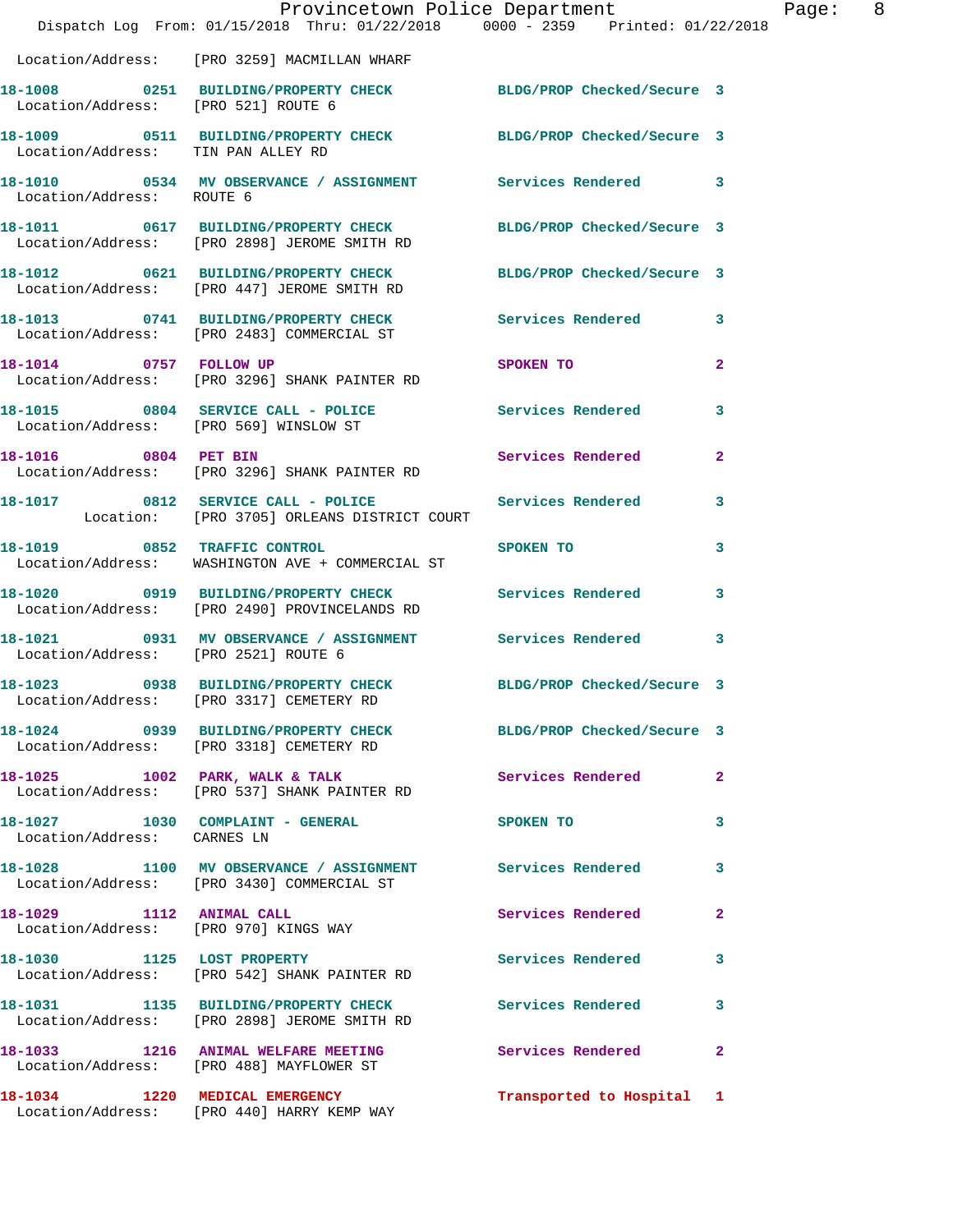|                                                                                     | Provincetown Police Department<br>Dispatch Log From: 01/15/2018 Thru: 01/22/2018 0000 - 2359 Printed: 01/22/2018            |                         | Page: 9 |  |
|-------------------------------------------------------------------------------------|-----------------------------------------------------------------------------------------------------------------------------|-------------------------|---------|--|
|                                                                                     |                                                                                                                             |                         |         |  |
|                                                                                     | 18-1036 1259 PET PANTRY 18-1036 Services Rendered 2<br>Location/Address: [PRO 537] SHANK PAINTER RD                         |                         |         |  |
| 18-1037 1313 MV STOP<br>Location/Address: GOSNOLD ST<br>Refer To Citation: 18-34-CN |                                                                                                                             | <b>VERBAL WARNING</b> 3 |         |  |
|                                                                                     | 18-1038 1325 BUILDING/PROPERTY CHECK BLDG/PROP Checked/Secure 3<br>Location/Address: [PRO 3259] MACMILLAN WHARF             |                         |         |  |
| Location/Address: [PRO 571] ALDEN ST                                                | 18-1039 1337 BUILDING/PROPERTY CHECK BLDG/PROP Checked/Secure 3                                                             |                         |         |  |
|                                                                                     | 18-1040 1350 PARK, WALK & TALK Services Rendered 3<br>Location/Address: [PRO 3277] SANDY HILL LN                            |                         |         |  |
|                                                                                     | 18-1041 1508 SERVICE CALL - SCHOOL Services Rendered 3<br>Location/Address: [PRO 569] WINSLOW ST                            |                         |         |  |
|                                                                                     | 18-1042 1548 BUILDING/PROPERTY CHECK Services Rendered 3<br>Location/Address: [PRO 3259] MACMILLAN WHARF                    |                         |         |  |
|                                                                                     | 18-1043 1612 MV OBSERVANCE / ASSIGNMENT Services Rendered 3<br>Location/Address: [PRO 106] COMMERCIAL ST + PROVINCELANDS RD |                         |         |  |
|                                                                                     | 18-1044 1616 HARASSMENT / THREATS Services Rendered 2<br>Location/Address: [PRO 1952] COMMERCIAL ST                         |                         |         |  |
|                                                                                     | 18-1045 1904 BUILDING/PROPERTY CHECK No Action Required 3<br>Location/Address: [PRO 175] COMMERCIAL ST                      |                         |         |  |
|                                                                                     |                                                                                                                             |                         |         |  |
|                                                                                     | 18-1047 1918 BUILDING/PROPERTY CHECK BLDG/PROP Checked/Secure 3<br>Location/Address: [PRO 530] SHANK PAINTER RD             |                         |         |  |
|                                                                                     | 18-1048 1934 MV OBSERVANCE / ASSIGNMENT Services Rendered 3<br>Location/Address: [PRO 4041] BRADFORD ST                     |                         |         |  |
|                                                                                     | 18-1049 1941 MEDICAL EMERGENCY 1 PATIENT REFUSAL 1<br>Location/Address: [PRO 542] SHANK PAINTER RD                          |                         |         |  |
|                                                                                     | 18-1050 2029 BUILDING/PROPERTY CHECK BLDG/PROP Checked/Secure 3<br>Location/Address: [PRO 3030] TIN PAN ALLEY RD            |                         |         |  |
| Location/Address: RACE POINT RD                                                     | 18-1051 2033 BUILDING/PROPERTY CHECK Services Rendered 3                                                                    |                         |         |  |
| Location/Address: RACE POINT RD                                                     | 18-1053 2039 BUILDING/PROPERTY CHECK BLDG/PROP Checked/Secure 3                                                             |                         |         |  |
|                                                                                     | 18-1052 2040 BUILDING/PROPERTY CHECK BLDG/PROP Checked/Secure 3<br>Location/Address: [PRO 175] COMMERCIAL ST                |                         |         |  |
|                                                                                     | 18-1054 2045 BUILDING/PROPERTY CHECK BLDG/PROP Checked/Secure 3<br>Location/Address: [PRO 516] RACE POINT RD                |                         |         |  |
|                                                                                     | 18-1055 2127 MV OBSERVANCE / ASSIGNMENT Services Rendered 3<br>Location/Address: BRADFORD ST + STANDISH ST                  |                         |         |  |
|                                                                                     | 18-1056 2146 MV OBSERVANCE / ASSIGNMENT BLDG/PROP Checked/Secure 3<br>Location/Address: [PRO 2577] BRADFORD ST              |                         |         |  |
|                                                                                     | 18-1057 					2222 BUILDING/PROPERTY CHECK 										BLDG/PROP Checked/Secure 3<br>Location/Address: [PRO 519] RACE POINT RD |                         |         |  |
|                                                                                     | 18-1058 2359 BUILDING/PROPERTY CHECK<br>Location/Address: [PRO 2483] COMMERCIAL ST                                          | Services Rendered 3     |         |  |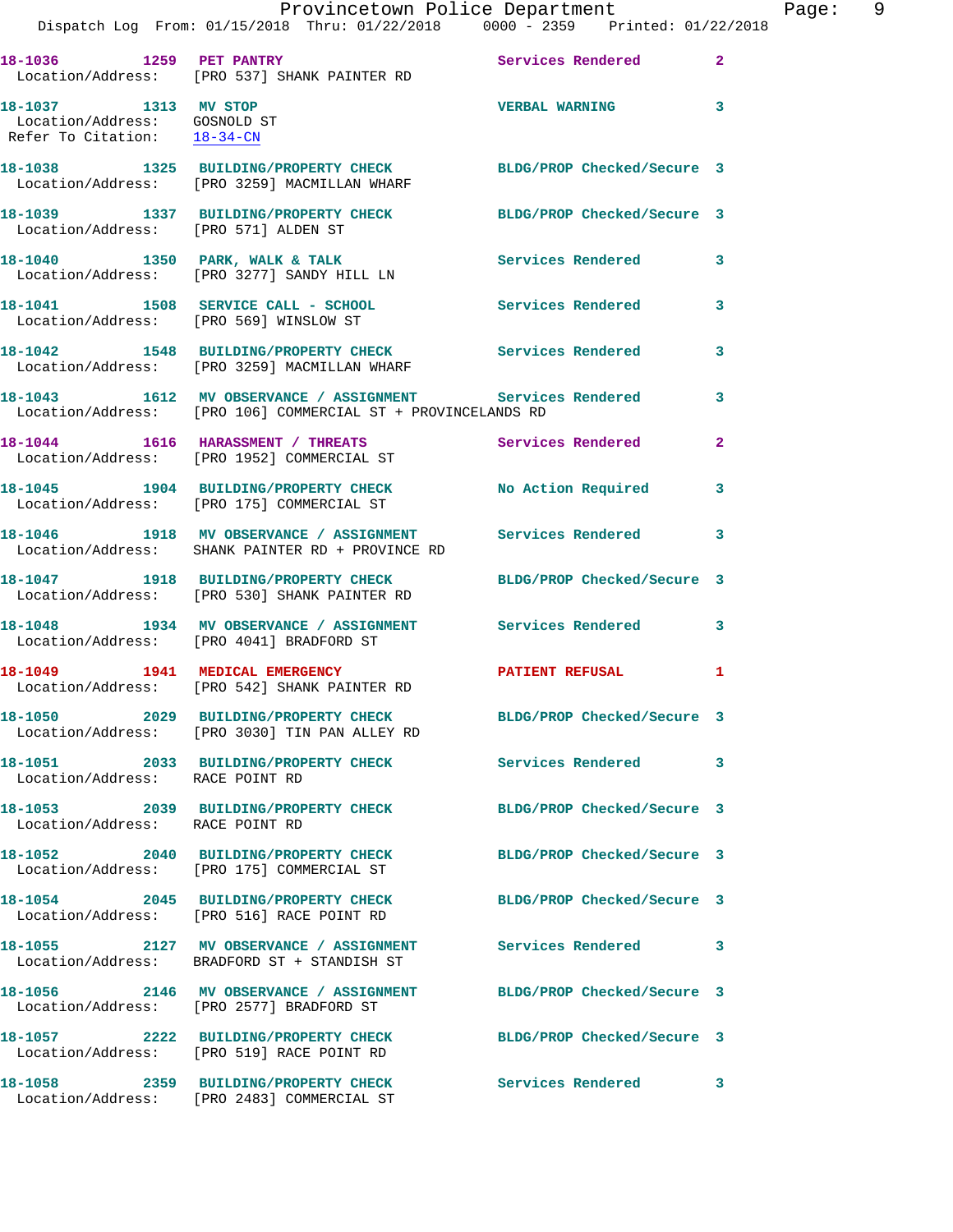|                                                            | Provincetown Police Department<br>Dispatch Log From: 01/15/2018 Thru: 01/22/2018 0000 - 2359 Printed: 01/22/2018       |                            |              |
|------------------------------------------------------------|------------------------------------------------------------------------------------------------------------------------|----------------------------|--------------|
| For Date: $01/19/2018$ - Friday                            |                                                                                                                        |                            |              |
|                                                            |                                                                                                                        |                            | $\mathbf{2}$ |
| Location/Address: ROUTE 6 + SNAIL RD                       | 18-1060  0010 MV OBSERVANCE / ASSIGNMENT Services Rendered                                                             |                            | 3            |
| Refer To Citation: 18-35-CN                                |                                                                                                                        | <b>VERBAL WARNING</b>      | 3            |
|                                                            | 18-1062 0034 BAR CHECK<br>Location/Address: [PRO 3443] COMMERCIAL ST                                                   | BLDG/PROP Checked/Secure 2 |              |
|                                                            | 18-1065 0043 MEDICAL EMERGENCY<br>Location/Address: [PRO 1786] PILGRIM HEIGHTS RD                                      | Services Rendered 1        |              |
|                                                            | 18-1063 0044 MV OBSERVANCE / ASSIGNMENT Services Rendered<br>Location/Address: BRADFORD ST + SHANK PAINTER RD          |                            | 3            |
|                                                            | 18-1064 0045 BUILDING/PROPERTY CHECK BLDG/PROP Checked/Secure 3<br>Location/Address: [PRO 3430] COMMERCIAL ST          |                            |              |
| Location/Address: [PRO 521] ROUTE 6                        | 18-1066  0123  SUSPICIOUS ACTIVITY  Services Rendered                                                                  |                            | $\mathbf{2}$ |
|                                                            | 18-1067 0135 BUILDING/PROPERTY CHECK Services Rendered<br>Location/Address: [PRO 526] RYDER ST EXT                     |                            | 3            |
|                                                            | 18-1068      0140   MV OBSERVANCE / ASSIGNMENT       Services Rendered<br>Location/Address:   HOWLAND ST + BRADFORD ST |                            | 3            |
| 18-1069 0208 ASSIST CITIZEN<br>Refer To Field Int: 18-2-FI | Location/Address: [PRO 539] SHANK PAINTER RD                                                                           | Services Rendered          | 3            |
|                                                            | 18-1070 0222 BUILDING/PROPERTY CHECK Services Rendered<br>Location/Address: [PRO 3030] TIN PAN ALLEY RD                |                            | 3            |
|                                                            | 18-1071 0226 BUILDING/PROPERTY CHECK Services Rendered<br>Location/Address: [PRO 2540] RACE POINT RD                   |                            | 3            |
|                                                            | 18-1072 		 0227 BUILDING/PROPERTY CHECK Services Rendered<br>Location/Address: [PRO 517] RACE POINT RD                 |                            | 3            |
|                                                            | 18-1073 0239 BUILDING/PROPERTY CHECK Services Rendered<br>Location/Address: [PRO 515] RACE POINT RD                    |                            | 3            |
|                                                            | 18-1074 0249 BUILDING/PROPERTY CHECK Services Rendered<br>Location/Address: [PRO 2490] PROVINCELANDS RD                |                            | 3            |
|                                                            | 18-1075 0301 MV OBSERVANCE / ASSIGNMENT Services Rendered<br>Location/Address: HIGH POLE HILL + BRADFORD ST            |                            | 3            |
|                                                            | 18-1076  0456 MV OBSERVANCE / ASSIGNMENT  Services Rendered Location/Address: [PRO 2513] ROUTE 6                       |                            | 3            |
|                                                            | 18-1077 0753 BUILDING/PROPERTY CHECK<br>Location/Address: [PRO 483] MACMILLAN WHARF                                    | Services Rendered          | 3            |
|                                                            | 18-1078 0757 BUILDING/PROPERTY CHECK<br>Location/Address: [PRO 2490] PROVINCELANDS RD                                  | <b>Services Rendered</b>   | 3            |
| Location/Address: [PRO 569] WINSLOW ST                     | 18-1080 0810 SERVICE CALL - POLICE                                                                                     | No Action Required         | 3            |
|                                                            | 18-1081 0813 MEDICAL EMERGENCY<br>Location/Address: [PRO 696] AUNT SUKEYS WAY                                          | Transported to Hospital 1  |              |
|                                                            | 18-1084 0849 PARK, WALK & TALK                                                                                         | <b>No Action Required</b>  | $\mathbf{2}$ |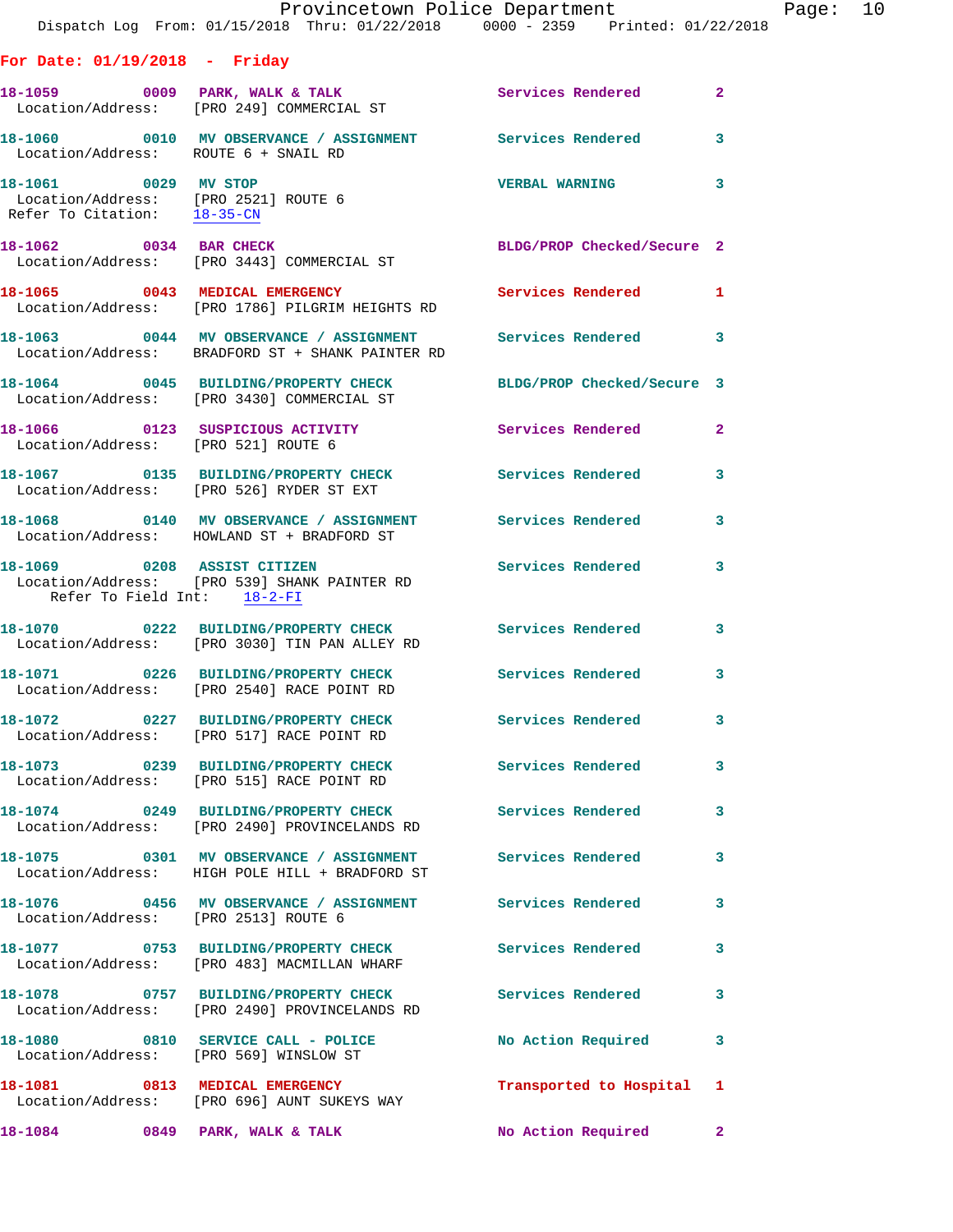|                                                                                                 | Provincetown Police Department                                                                         | Dispatch Log From: 01/15/2018 Thru: 01/22/2018 0000 - 2359 Printed: 01/22/2018 |              |
|-------------------------------------------------------------------------------------------------|--------------------------------------------------------------------------------------------------------|--------------------------------------------------------------------------------|--------------|
|                                                                                                 | Location/Address: [PRO 319] COMMERCIAL ST                                                              |                                                                                |              |
|                                                                                                 | 18-1083 0850 PARK, WALK & TALK<br>Location/Address: [PRO 3004] BRADFORD ST                             | Services Rendered                                                              | $\mathbf{2}$ |
| Location/Address: [PRO 2521] ROUTE 6                                                            | 18-1085  0855 MV OBSERVANCE / ASSIGNMENT  Services Rendered                                            |                                                                                | 3            |
| 18-1086 0901 MV STOP                                                                            | Location/Address: ROUTE 6 + SNAIL RD<br>Refer To Citation: <u>18-36-CN</u>                             | <b>VERBAL WARNING</b>                                                          | 3            |
|                                                                                                 | 18-1087 0925 ASSIST CITIZEN<br>Location/Address: [PRO 1041] OLD COLONY WAY                             | SPOKEN TO                                                                      | 3            |
|                                                                                                 | 18-1090 1021 PARK, WALK & TALK<br>Location/Address: [PRO 537] SHANK PAINTER RD                         | No Action Required                                                             | $\mathbf{2}$ |
|                                                                                                 | 18-1091 1029 ALARM - GENERAL<br>Location/Address: [PRO 1544] COMMERCIAL ST                             | <b>Services Rendered</b>                                                       | 1            |
| 18-1092 1031 TRAFFIC CONTROL<br>Location/Address: WASHINGTON AVE                                |                                                                                                        | Services Rendered                                                              | 3            |
|                                                                                                 | 18-1093 1058 BUILDING/PROPERTY CHECK Services Rendered<br>Location/Address: [PRO 2898] JEROME SMITH RD |                                                                                | 3            |
| Location/Address: [PRO 571] ALDEN ST                                                            | 18-1094 1058 BUILDING/PROPERTY CHECK                                                                   | BLDG/PROP Checked/Secure 3                                                     |              |
| Location/Address: [PRO 2521] ROUTE 6                                                            |                                                                                                        | 18-1095 1101 MV OBSERVANCE / ASSIGNMENT Services Rendered                      | 3            |
| 18-1096 1106 MV COMPLAINT                                                                       | Location/Address: [PRO 210] COMMERCIAL ST                                                              | <b>GONE ON ARRIVAL</b>                                                         | $\mathbf{2}$ |
|                                                                                                 | Location/Address: [PRO 2977] COMMERCIAL ST                                                             | 18-1097 1124 BUILDING/PROPERTY CHECK Services Rendered                         | 3            |
| 18-1098 1128 PARKING COMPLAINT<br>Location/Address: COMMERCIAL ST<br>Refer To Citation: 1110829 |                                                                                                        | Citation / Warning Issue 3                                                     |              |
|                                                                                                 | 18-1100 1200 MEDICAL EMERGENCY<br>Location/Address: [PRO 440] HARRY KEMP WAY                           | Transported to Hospital 1                                                      |              |
| Refer To Field Int: 18-3-FI                                                                     | 18-1103 1227 SERVICE CALL - POLICE<br>Location/Address: COMMERCIAL ST + CENTER ST                      | <b>Services Rendered</b>                                                       | 3            |
| Location/Address: [PRO 569] WINSLOW ST                                                          | 18-1104 1458 SERVICE CALL - POLICE                                                                     | <b>Services Rendered</b>                                                       | 3            |
|                                                                                                 | 18-1105 1520 LOST PROPERTY<br>Location/Address: [PRO 542] SHANK PAINTER RD                             | <b>Services Rendered</b>                                                       | 3            |
| 18-1107 1524 WATER DEPT                                                                         | Location/Address: [PRO 1267] WINSLOW ST                                                                | Referred to Other Agency 3                                                     |              |
|                                                                                                 | 18-1106 1532 BUILDING/PROPERTY CHECK<br>Location/Address: [PRO 3259] MACMILLAN WHARF                   | Services Rendered                                                              | 3            |
| Location/Address: [PRO 2513] ROUTE 6                                                            |                                                                                                        | 18-1108 1550 MV OBSERVANCE / ASSIGNMENT Services Rendered                      | 3            |
|                                                                                                 | 18-1109 1618 BUILDING/PROPERTY CHECK<br>Location/Address: [PRO 2540] RACE POINT RD                     | <b>Services Rendered</b>                                                       | 3            |
|                                                                                                 | 18-1110 1623 BUILDING/PROPERTY CHECK<br>Location/Address: [PRO 2499] RACE POINT RD                     | Services Rendered                                                              | 3            |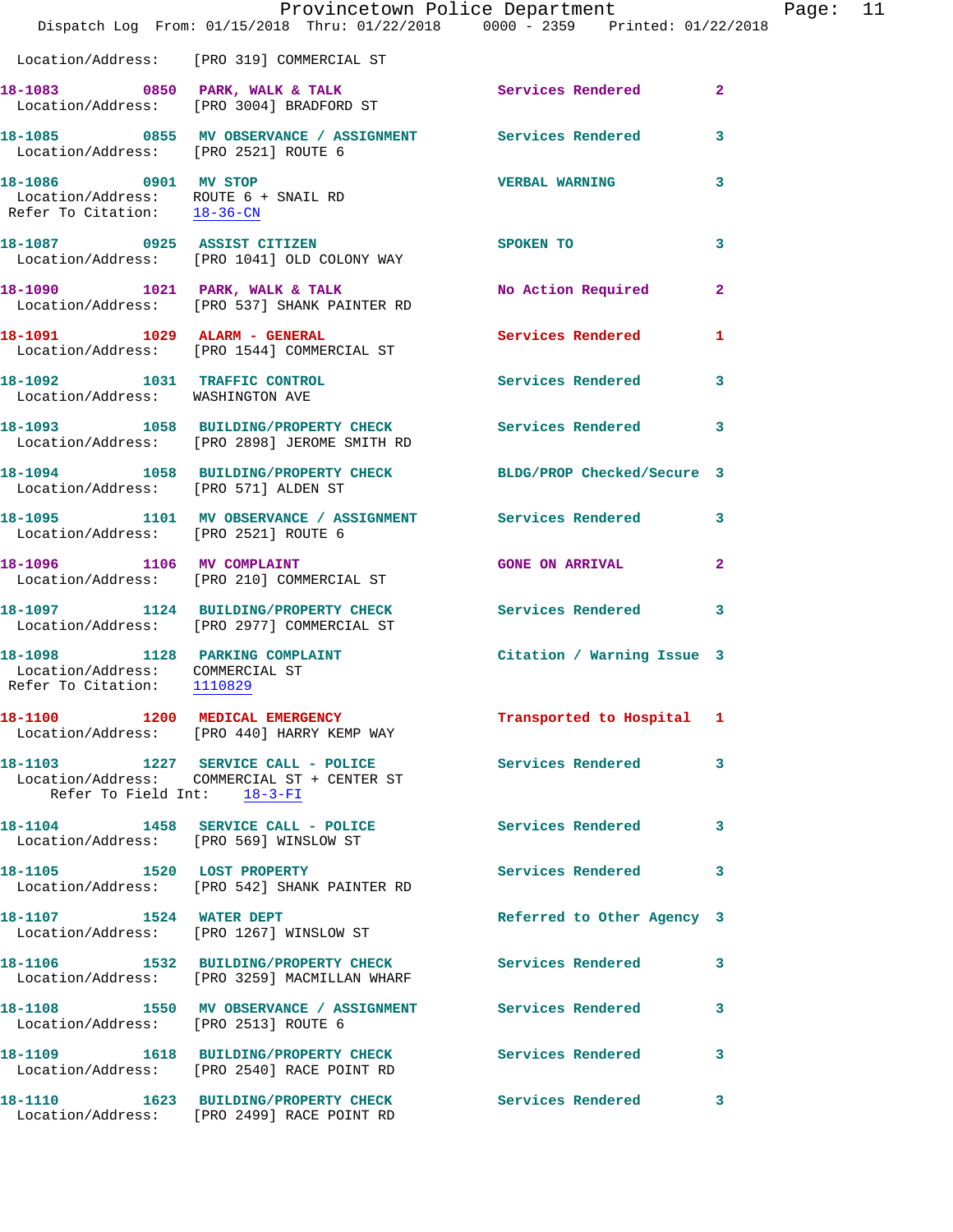|                                                     | Provincetown Police Department<br>Dispatch Log From: 01/15/2018 Thru: 01/22/2018 0000 - 2359 Printed: 01/22/2018  |                            |              |
|-----------------------------------------------------|-------------------------------------------------------------------------------------------------------------------|----------------------------|--------------|
|                                                     |                                                                                                                   |                            |              |
| 18-1111 1634 MV STOP                                | Location/Address: RACE POINT RD + STABLE PATH                                                                     | <b>No Action Required</b>  | 3            |
| 18-1113 1740 MV STOP<br>Refer To Citation: 18-37-CN | Location/Address: BRADFORD ST + COOK ST                                                                           | <b>VERBAL WARNING</b>      | 3            |
|                                                     | 18-1115 2011 MV OBSERVANCE / ASSIGNMENT Services Rendered<br>Location/Address: [PRO 2577] BRADFORD ST             |                            | 3            |
|                                                     | 18-1116 2028 BUILDING/PROPERTY CHECK<br>Location/Address: [PRO 2898] JEROME SMITH RD                              | <b>Services Rendered</b>   | 3            |
|                                                     | 18-1117 2035 BUILDING/PROPERTY CHECK Services Rendered<br>Location/Address: [PRO 440] HARRY KEMP WAY              |                            | 3            |
| Location/Address: [PRO 3440] ROUTE 6                | 18-1118 2046 MV OBSERVANCE / ASSIGNMENT                                                                           | No Action Required         | 3            |
|                                                     | 18-1119 2101 SUSPICIOUS ACTIVITY<br>Location/Address: [PRO 526] RYDER ST EXT                                      | Unfounded                  | $\mathbf{2}$ |
|                                                     | 18-1120 2120 BUILDING/PROPERTY CHECK<br>Location/Address: [PRO 530] SHANK PAINTER RD                              | BLDG/PROP Checked/Secure 3 |              |
|                                                     | 18-1122 2129 BUILDING/PROPERTY CHECK<br>Location/Address: [PRO 1783] FRANKLIN ST                                  | BLDG/PROP Checked/Secure 3 |              |
|                                                     | 18-1121 2130 BUILDING/PROPERTY CHECK<br>Location/Address: [PRO 564] BAYBERRY AVE                                  | <b>Services Rendered</b>   | 3            |
|                                                     | 18-1123 2221 BUILDING/PROPERTY CHECK<br>Location/Address: [PRO 519] RACE POINT RD                                 | Services Rendered          | 3            |
|                                                     | 18-1124 2322 BUILDING/PROPERTY CHECK<br>Location/Address: [PRO 3430] COMMERCIAL ST                                | <b>Services Rendered</b>   | 3            |
|                                                     | 18-1125 2331 PARK, WALK & TALK<br>Location/Address: RYDER ST + COMMERCIAL ST                                      | Services Rendered          | $\mathbf{2}$ |
| 18-1127 2335 BAR CHECK                              | Location/Address: [PRO 3443] COMMERCIAL ST                                                                        | BLDG/PROP Checked/Secure 2 |              |
|                                                     | 18-1126 2337 BUILDING/PROPERTY CHECK<br>Location/Address: [PRO 1886] BRADFORD ST                                  | BLDG/PROP Checked/Secure 3 |              |
| 18-1128 2346 BAR CHECK                              | Location/Address: [PRO 399] COMMERCIAL ST                                                                         | BLDG/PROP Checked/Secure 2 |              |
|                                                     | 18-1129 2351 MV OBSERVANCE / ASSIGNMENT Services Rendered<br>Location/Address: SHANK PAINTER RD + JEROME SMITH RD |                            | 3            |
| For Date: $01/20/2018$ - Saturday                   |                                                                                                                   |                            |              |
|                                                     | 18-1130 0002 BUILDING/PROPERTY CHECK<br>Location/Address: [PRO 2483] COMMERCIAL ST                                | Services Rendered          | 3            |
| Location/Address: [PRO 3440] ROUTE 6                | 18-1131 0014 MV OBSERVANCE / ASSIGNMENT Services Rendered                                                         |                            | 3            |
|                                                     | 18-1132 0031 BUILDING/PROPERTY CHECK<br>Location/Address: [PRO 3259] MACMILLAN WHARF                              | <b>Services Rendered</b>   | 3            |
|                                                     | 18-1133 6051 MV OBSERVANCE / ASSIGNMENT Services Rendered<br>Location/Address: RYDER ST + BRADFORD ST             |                            | 3            |
|                                                     |                                                                                                                   |                            |              |

 Location/Address: [PRO 175] COMMERCIAL ST **18-1135 0120 MV OBSERVANCE / ASSIGNMENT Services Rendered 3** 

**18-1134 0110 BUILDING/PROPERTY CHECK BLDG/PROP Checked/Secure 3** 

Page: 12<br>18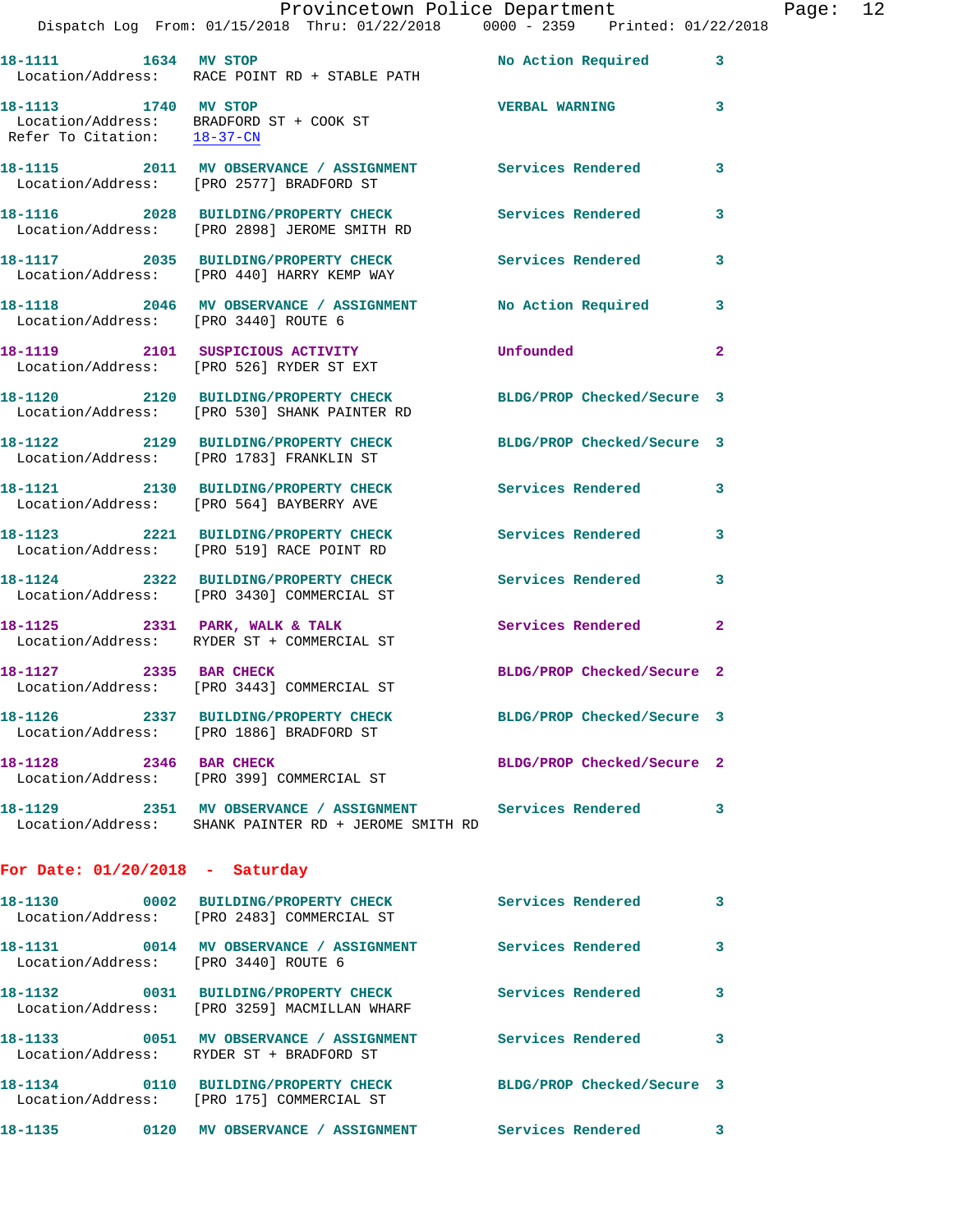|                                                         | Dispatch Log From: 01/15/2018 Thru: 01/22/2018 0000 - 2359 Printed: 01/22/2018                          | Provincetown Police Department | F              |
|---------------------------------------------------------|---------------------------------------------------------------------------------------------------------|--------------------------------|----------------|
|                                                         | Location/Address: CONWELL ST + HARRY KEMP WAY                                                           |                                |                |
| 18-1136 0138 911 - GENERAL                              | Location/Address: [PRO 3335] COMMERCIAL ST                                                              | <b>GONE ON ARRIVAL</b>         | 1              |
|                                                         | 18-1137 0208 BUILDING/PROPERTY CHECK<br>Location/Address: [PRO 327] COMMERCIAL ST                       | BLDG/PROP Checked/Secure 3     |                |
|                                                         | 18-1138 0252 BUILDING/PROPERTY CHECK<br>Location/Address: [PRO 2490] PROVINCELANDS RD                   | Services Rendered              | 3              |
|                                                         | 18-1139 0257 BUILDING/PROPERTY CHECK<br>Location/Address: [PRO 3030] TIN PAN ALLEY RD                   | Services Rendered              | 3              |
|                                                         | 18-1140 0313 BUILDING/PROPERTY CHECK<br>Location/Address: [PRO 517] RACE POINT RD                       | Services Rendered              | 3              |
|                                                         | 18-1141 0321 BUILDING/PROPERTY CHECK<br>Location/Address: [PRO 516] RACE POINT RD                       | BLDG/PROP Checked/Secure 3     |                |
|                                                         | 18-1142 0331 BUILDING/PROPERTY CHECK<br>Location/Address: [PRO 515] RACE POINT RD                       | BLDG/PROP Checked/Secure 3     |                |
|                                                         | 18-1143 0509 BUILDING/PROPERTY CHECK<br>Location/Address: [PRO 488] MAYFLOWER ST                        | BLDG/PROP Checked/Secure 3     |                |
| Location/Address: ROUTE 6 + SNAIL RD                    | 18-1144 0556 MV OBSERVANCE / ASSIGNMENT Services Rendered                                               |                                | 3              |
|                                                         | 18-1145 0624 BUILDING/PROPERTY CHECK<br>Location/Address: [PRO 519] RACE POINT RD                       | BLDG/PROP Checked/Secure 3     |                |
|                                                         | 18-1146 0729 MV OBSERVANCE / ASSIGNMENT Services Rendered<br>Location/Address: [PRO 3430] COMMERCIAL ST |                                | 3              |
|                                                         | 18-1147 0829 BUILDING/PROPERTY CHECK<br>Location/Address: [PRO 2898] JEROME SMITH RD                    | BLDG/PROP Checked/Secure 3     |                |
| 18-1150 1220 ASSIST CITIZEN                             | Location/Address: [PRO 1097] SCHOOL ST                                                                  | Services Rendered              | 3              |
| 18-1151                                                 | 1307 BUILDING/PROPERTY CHECK<br>Location/Address: [PRO 1638] COMMERCIAL ST                              | BLDG/PROP Checked/Secure 3     |                |
|                                                         | 18-1152 1318 ASSIST CITIZEN<br>Location/Address: [PRO 1267] WINSLOW ST                                  | Referred to Other Agency 3     |                |
|                                                         | 18-1153 1411 MEDICAL EMERGENCY<br>Location/Address: [PRO 3222] ALDEN ST                                 | Transported to Hospital        | 1              |
|                                                         | 18-1154 1426 BUILDING/PROPERTY CHECK<br>Location/Address: [PRO 2898] JEROME SMITH RD                    | <b>Services Rendered</b>       | 3              |
| Location/Address: [PRO 3222] ALDEN ST                   | 18-1155 1521 PARK, WALK & TALK                                                                          | <b>Services Rendered</b>       | $\mathbf{2}$   |
|                                                         | 18-1156 1533 PARK, WALK & TALK<br>Location/Address: [PRO 105] COMMERCIAL ST                             | <b>Services Rendered</b>       | $\overline{a}$ |
|                                                         | 18-1157 1550 PARK, WALK & TALK<br>Location/Address: [PRO 440] HARRY KEMP WAY                            | <b>Services Rendered</b>       | 2              |
| 18-1158 1552 MV STOP                                    | Location/Address: [PRO 3430] COMMERCIAL ST<br>Refer To Citation: 18-38-CN                               | <b>VERBAL WARNING</b>          | 3              |
| 18-1159 1556 MV COLLISION<br>Refer To Accident: 18-6-AC | Location/Address: ATLANTIC AVE + COMMERCIAL ST                                                          | <b>Services Rendered</b>       | 1              |
|                                                         |                                                                                                         |                                | 3              |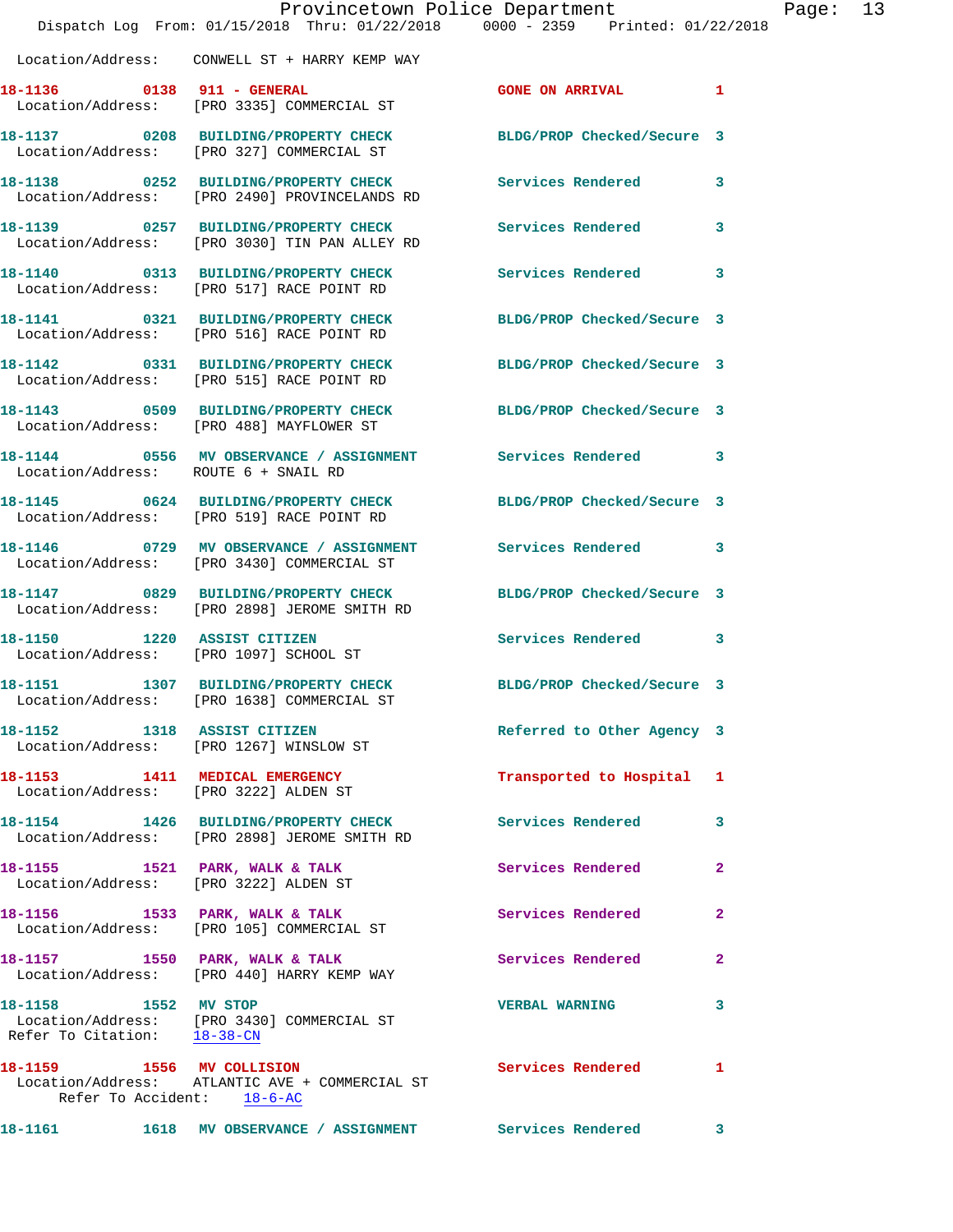|                                                                                        | Dispatch Log From: 01/15/2018 Thru: 01/22/2018 0000 - 2359 Printed: 01/22/2018                           | Provincetown Police Department | Page: 14 |
|----------------------------------------------------------------------------------------|----------------------------------------------------------------------------------------------------------|--------------------------------|----------|
|                                                                                        |                                                                                                          |                                |          |
|                                                                                        | Location: [PRO 3672] TOWN LINE                                                                           |                                |          |
| Location/Address: [PRO 2518] ROUTE 6                                                   | 18-1162 1626 MV OBSERVANCE / ASSIGNMENT Services Rendered 3                                              |                                |          |
| 18-1163 1718 MV STOP                                                                   | Location/Address: [PRO 1892] SHANK PAINTER RD<br>Refer To Citation: $\frac{18-39-CN}{28}$                | <b>VERBAL WARNING</b><br>3     |          |
| 18-1164 1917 MV STOP<br>Location/Address: ROUTE 6<br>Refer To Citation: 18-40-CN       |                                                                                                          | <b>VERBAL WARNING</b><br>3     |          |
| 18-1166 1929 MV STOP<br>Location/Address: COMMERCIAL ST<br>Refer To Citation: 18-41-CN |                                                                                                          | VERBAL WARNING 3               |          |
|                                                                                        | 18-1165 1935 BUILDING/PROPERTY CHECK Services Rendered 3<br>Location/Address: [PRO 444] HIGH POLE HILL   |                                |          |
| 18-1167 1935 MV STOP<br>Location/Address: ROUTE 6<br>Refer To Citation: R7274485       |                                                                                                          | Citation / Warning Issue 3     |          |
|                                                                                        | 18-1168 2005 BUILDING/PROPERTY CHECK Services Rendered<br>Location/Address: [PRO 526] RYDER ST EXT       | 3                              |          |
|                                                                                        | 18-1169 2012 BUILDING/PROPERTY CHECK Services Rendered<br>Location/Address: [PRO 517] RACE POINT RD      | $\mathbf{3}$                   |          |
|                                                                                        | 18-1170 2019 BUILDING/PROPERTY CHECK Services Rendered 3<br>Location/Address: [PRO 1783] FRANKLIN ST     |                                |          |
|                                                                                        | 18-1171 2026 MV OBSERVANCE / ASSIGNMENT Services Rendered<br>Location/Address: [PRO 94] BRADFORD ST      | 3                              |          |
|                                                                                        | 18-1172 2029 BUILDING/PROPERTY CHECK Services Rendered 3<br>Location/Address: [PRO 516] RACE POINT RD    |                                |          |
|                                                                                        | 18-1173 2030 BUILDING/PROPERTY CHECK Services Rendered<br>Location/Address: [PRO 515] RACE POINT RD      | 3                              |          |
|                                                                                        | 18-1174 2031 BUILDING/PROPERTY CHECK<br>Location/Address: [PRO 3416] STABLE PATH                         | Services Rendered              |          |
| 18-1175 2042 MV STOP<br>Refer To Citation: 18-42-CN                                    | Location/Address: BRADFORD ST + COOK ST                                                                  | VERBAL WARNING 3               |          |
|                                                                                        | 18-1176 2131 BUILDING/PROPERTY CHECK Services Rendered<br>Location/Address: [PRO 530] SHANK PAINTER RD   | 3                              |          |
|                                                                                        | 18-1177 2307 911 - GENERAL<br>Location/Address: [PRO 3473] COMMERCIAL ST                                 | Services Rendered 1            |          |
| For Date: $01/21/2018$ - Sunday                                                        |                                                                                                          |                                |          |
|                                                                                        | 18-1178 0028 BUILDING/PROPERTY CHECK Services Rendered 3<br>Location/Address: [PRO 3335] COMMERCIAL ST   |                                |          |
|                                                                                        | 18-1179 0029 BUILDING/PROPERTY CHECK Services Rendered 3<br>Location/Address: [PRO 3259] MACMILLAN WHARF |                                |          |
|                                                                                        | 18-1180 0036 BUILDING/PROPERTY CHECK Services Rendered<br>Location/Address: [PRO 2483] COMMERCIAL ST     | 3                              |          |
| 18-1182                                                                                | 0041 BUILDING/PROPERTY CHECK Services Rendered 3<br>Location/Address: [PRO 564] BAYBERRY AVE             |                                |          |
| 18–1181                                                                                | 0044 MV OBSERVANCE / ASSIGNMENT Services Rendered 3                                                      |                                |          |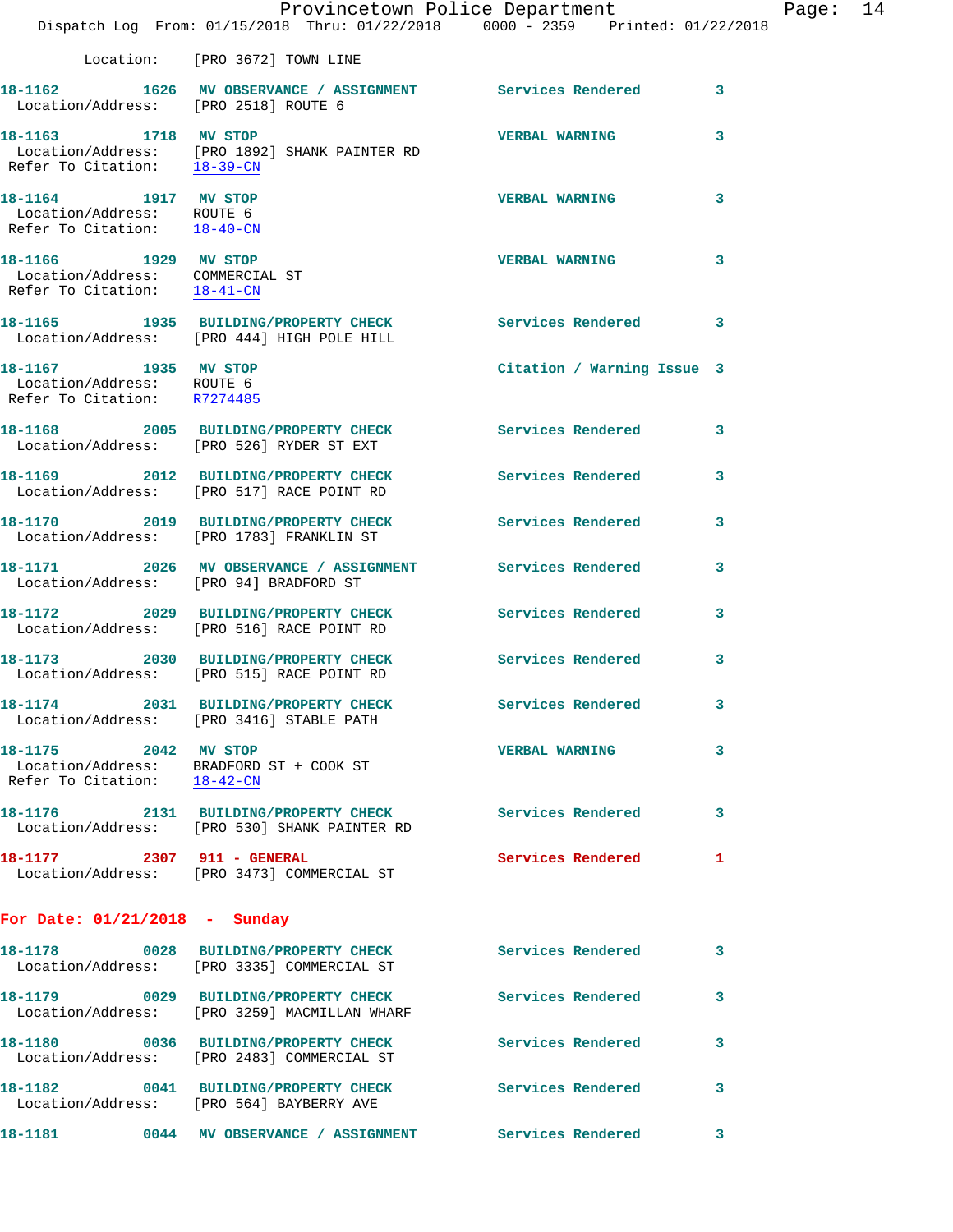|                                                              |                                                                                                    | Provincetown Police Department<br>Dispatch Log From: 01/15/2018 Thru: 01/22/2018 0000 - 2359 Printed: 01/22/2018 | Page: 15 |  |
|--------------------------------------------------------------|----------------------------------------------------------------------------------------------------|------------------------------------------------------------------------------------------------------------------|----------|--|
|                                                              | Location/Address: HIGH POLE HILL + BRADFORD ST                                                     |                                                                                                                  |          |  |
|                                                              | Location/Address: HOWLAND ST + BRADFORD ST                                                         | 18-1183 0109 MV OBSERVANCE / ASSIGNMENT Services Rendered 3                                                      |          |  |
|                                                              | 18-1184 0115 MV STOP<br>Location/Address: [PRO 1969] BRADFORD ST<br>Refer To Citation: R8381491    | Citation / Warning Issue 3                                                                                       |          |  |
|                                                              | Location/Address: [PRO 2490] PROVINCELANDS RD                                                      | 18-1185 0140 BUILDING/PROPERTY CHECK Services Rendered 3                                                         |          |  |
|                                                              | Location/Address: [PRO 516] RACE POINT RD                                                          | 18-1186  0155 BUILDING/PROPERTY CHECK BLDG/PROP Checked/Secure 3                                                 |          |  |
| 18-1187 0159 MV STOP<br>Refer To Citation: R8381492          | Location/Address: [PRO 1830] BRADFORD ST                                                           | Citation / Warning Issue 3                                                                                       |          |  |
|                                                              | Location/Address: [PRO 515] RACE POINT RD                                                          | 18-1188 0201 BUILDING/PROPERTY CHECK BLDG/PROP Checked/Secure 3                                                  |          |  |
|                                                              | Location/Address: [PRO 517] RACE POINT RD                                                          | 18-1189 0207 BUILDING/PROPERTY CHECK BLDG/PROP Checked/Secure 3                                                  |          |  |
|                                                              | Location/Address: [PRO 3335] COMMERCIAL ST                                                         | 18-1190 0221 BUILDING/PROPERTY CHECK BLDG/PROP Checked/Secure 3                                                  |          |  |
| Location/Address: [PRO 94] BRADFORD ST                       |                                                                                                    | 18-1191 0226 MV OBSERVANCE / ASSIGNMENT Services Rendered 3                                                      |          |  |
|                                                              | Location/Address: [PRO 3030] TIN PAN ALLEY RD                                                      | 18-1192 0300 BUILDING/PROPERTY CHECK BLDG/PROP Checked/Secure 3                                                  |          |  |
|                                                              | 18-1193 0350 BUILDING/PROPERTY CHECK<br>Location/Address: [PRO 3335] COMMERCIAL ST                 | Services Rendered 3                                                                                              |          |  |
|                                                              | Location/Address: [PRO 447] JEROME SMITH RD                                                        | 18-1194 0519 BUILDING/PROPERTY CHECK BLDG/PROP Checked/Secure 3                                                  |          |  |
| 18-1195 0733 HAZARDS<br>Location/Address: ROUTE 6 + SNAIL RD |                                                                                                    | SPOKEN TO<br>$\mathbf{2}$                                                                                        |          |  |
|                                                              | Location/Address: [PRO 433] RYDER ST EXT                                                           | 18-1196 0828 BUILDING/PROPERTY CHECK Services Rendered 3                                                         |          |  |
|                                                              | Location/Address: [PRO 3430] COMMERCIAL ST                                                         | 18-1197 0928 BUILDING/PROPERTY CHECK BLDG/PROP Checked/Secure 3                                                  |          |  |
|                                                              | Location/Address: [PRO 2977] COMMERCIAL ST                                                         | 18-1198 1010 BUILDING/PROPERTY CHECK BLDG/PROP Checked/Secure 3                                                  |          |  |
|                                                              | Location/Address: [PRO 1665] CONWELL ST                                                            | 18-1199 1018 MV OBSERVANCE / ASSIGNMENT Services Rendered 3                                                      |          |  |
|                                                              | Location/Address: [PRO 1638] COMMERCIAL ST                                                         | 18-1200 1102 BUILDING/PROPERTY CHECK BLDG/PROP Checked/Secure 3                                                  |          |  |
|                                                              | 18-1202 1144 LARCENY / FORGERY / FRAUD<br>Location/Address: [PRO 1447] WINTHROP ST                 | Investigated<br>$\mathbf{2}$                                                                                     |          |  |
| Location/Address: ROUTE 6                                    |                                                                                                    | 18-1203 1341 MV OBSERVANCE / ASSIGNMENT Services Rendered 3                                                      |          |  |
| Location/Address: [PRO 521] ROUTE 6                          | 18-1204 1416 BUILDING/PROPERTY CHECK Services Rendered                                             | 3                                                                                                                |          |  |
|                                                              | 18-1205 1521 BUILDING/PROPERTY CHECK Services Rendered<br>Location/Address: [PRO 2489] BRADFORD ST | 3                                                                                                                |          |  |
| 18-1206                                                      |                                                                                                    | 1522 BUILDING/PROPERTY CHECK Services Rendered 3                                                                 |          |  |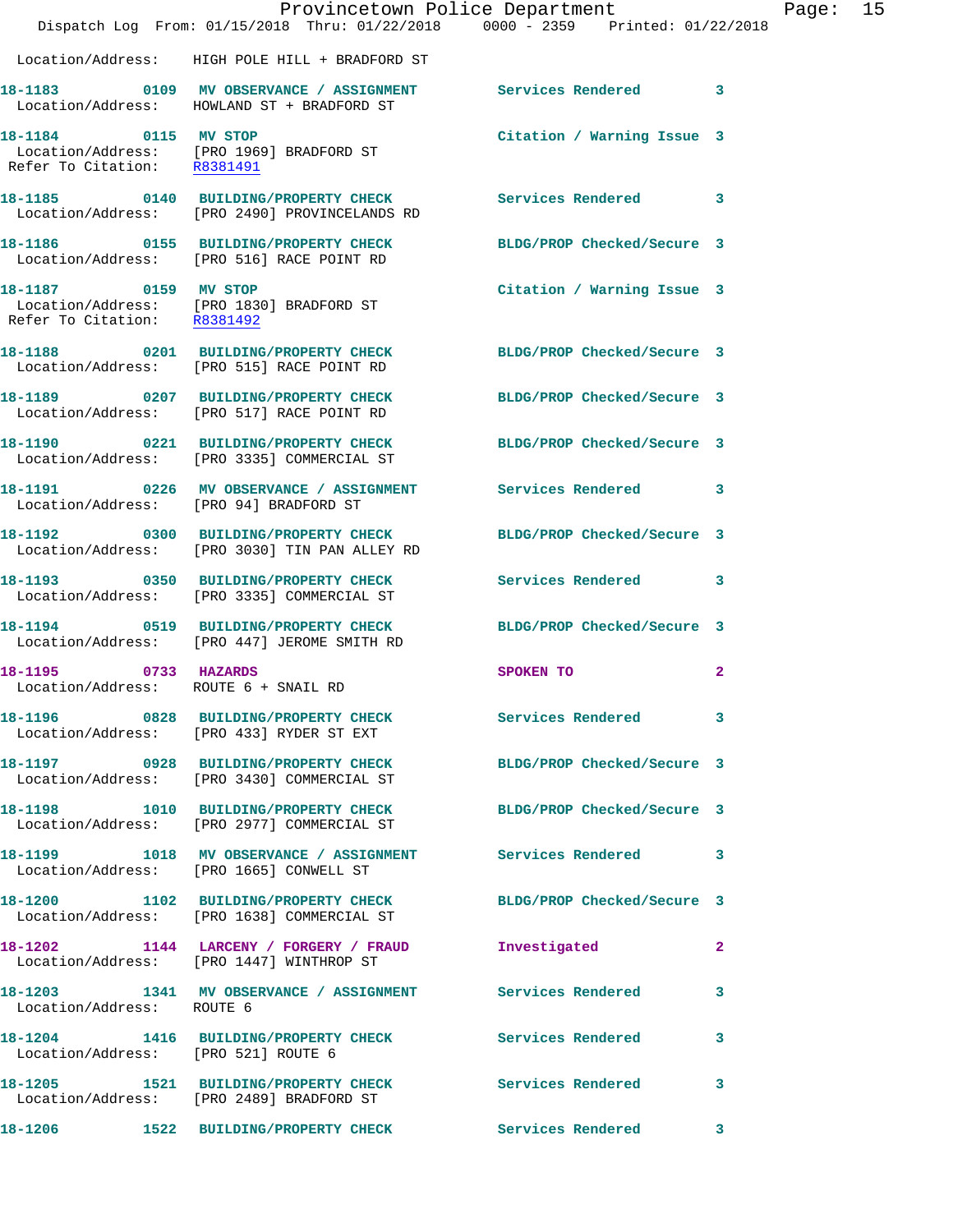|                                                                                             |                                                                                                               | Provincetown Police Department | Page: 16                |
|---------------------------------------------------------------------------------------------|---------------------------------------------------------------------------------------------------------------|--------------------------------|-------------------------|
|                                                                                             | Dispatch Log From: 01/15/2018 Thru: 01/22/2018 0000 - 2359 Printed: 01/22/2018                                |                                |                         |
|                                                                                             | Location/Address: [PRO 526] RYDER ST EXT                                                                      |                                |                         |
|                                                                                             | 18-1207 1527 BUILDING/PROPERTY CHECK Services Rendered 3<br>Location/Address: [PRO 2494] BRADFORD ST          |                                |                         |
|                                                                                             | 18-1208 1532 BUILDING/PROPERTY CHECK Services Rendered 3<br>Location/Address: [PRO 2977] COMMERCIAL ST        |                                |                         |
|                                                                                             | 18-1209 1542 BUILDING/PROPERTY CHECK Services Rendered 3<br>Location/Address: [PRO 3259] MACMILLAN WHARF      |                                |                         |
| 18-1210 1623 MV DISABLED                                                                    | Location/Address: [PRO 2551] PROVINCELANDS RD                                                                 | Referred to Other Agency 2     |                         |
|                                                                                             | 18-1212 1833 BUILDING/PROPERTY CHECK<br>Location/Address: [PRO 2490] PROVINCELANDS RD                         | Services Rendered 3            |                         |
|                                                                                             | 18-1211 1834 BUILDING/PROPERTY CHECK Services Rendered<br>Location/Address: [PRO 2483] COMMERCIAL ST          |                                | $\overline{\mathbf{3}}$ |
|                                                                                             | 18-1213 1838 BUILDING/PROPERTY CHECK Services Rendered 3<br>Location/Address: [PRO 516] RACE POINT RD         |                                |                         |
|                                                                                             | 18-1214 1844 MV OBSERVANCE / ASSIGNMENT Services Rendered 3<br>Location/Address: HOWLAND ST + BRADFORD ST     |                                |                         |
| 18-1215 1847 MV STOP<br>Refer To Citation: 18-43-CN                                         | Location/Address: THISTLEMORE RD + BRADFORD ST                                                                | <b>VERBAL WARNING</b>          | 3                       |
|                                                                                             | 18-1216 1853 BUILDING/PROPERTY CHECK Services Rendered<br>Location/Address: [PRO 515] RACE POINT RD           |                                | 3                       |
| Location/Address: [PRO 57] BRADFORD ST                                                      | 18-1217 1900 BUILDING/PROPERTY CHECK Services Rendered 3                                                      |                                |                         |
|                                                                                             | 18-1218 1900 MV OBSERVANCE / ASSIGNMENT Services Rendered 3<br>Location/Address: STANDISH ST + BRADFORD ST    |                                |                         |
| 18-1219 1901 MV STOP<br>Refer To Citation: 18-44-CN<br>Refer To Citation: 18-45-CN          | Location/Address: CONWELL ST + BRADFORD ST                                                                    | <b>VERBAL WARNING</b>          | 3                       |
|                                                                                             | 18-1220 1926 BUILDING/PROPERTY CHECK Services Rendered<br>Location/Address: [PRO 3670] SHANK PAINTER RD       |                                | 3                       |
| Location/Address: [PRO 3672] ROUTE 6                                                        | 18-1221 1955 MV OBSERVANCE / ASSIGNMENT Services Rendered                                                     |                                | 3                       |
|                                                                                             | 18-1222 2023 BUILDING/PROPERTY CHECK Services Rendered<br>Location/Address: [PRO 1783] FRANKLIN ST            |                                | 3                       |
|                                                                                             | 18-1223 2107 SERVICE CALL - TAXI INSPECTION Services Rendered<br>Location/Address: [PRO 542] SHANK PAINTER RD |                                | 3                       |
|                                                                                             | 18-1224 2119 BUILDING/PROPERTY CHECK<br>Location/Address: [PRO 75] CAPTAIN BERTIES WAY                        | Services Rendered              | 3                       |
| 18-1225 2119 MV STOP<br>Location/Address: [PRO 2521] ROUTE 6<br>Refer To Citation: 18-46-CN |                                                                                                               | <b>VERBAL WARNING</b>          | 3                       |
|                                                                                             | 18-1226 2339 MV OBSERVANCE / ASSIGNMENT Services Rendered<br>Location/Address: [PRO 2577] BRADFORD ST         |                                | 3                       |
|                                                                                             | 18-1227 2352 MV OBSERVANCE / ASSIGNMENT Services Rendered<br>Location/Address: [PRO 2494] BRADFORD ST         |                                | 3                       |

**For Date: 01/22/2018 - Monday**